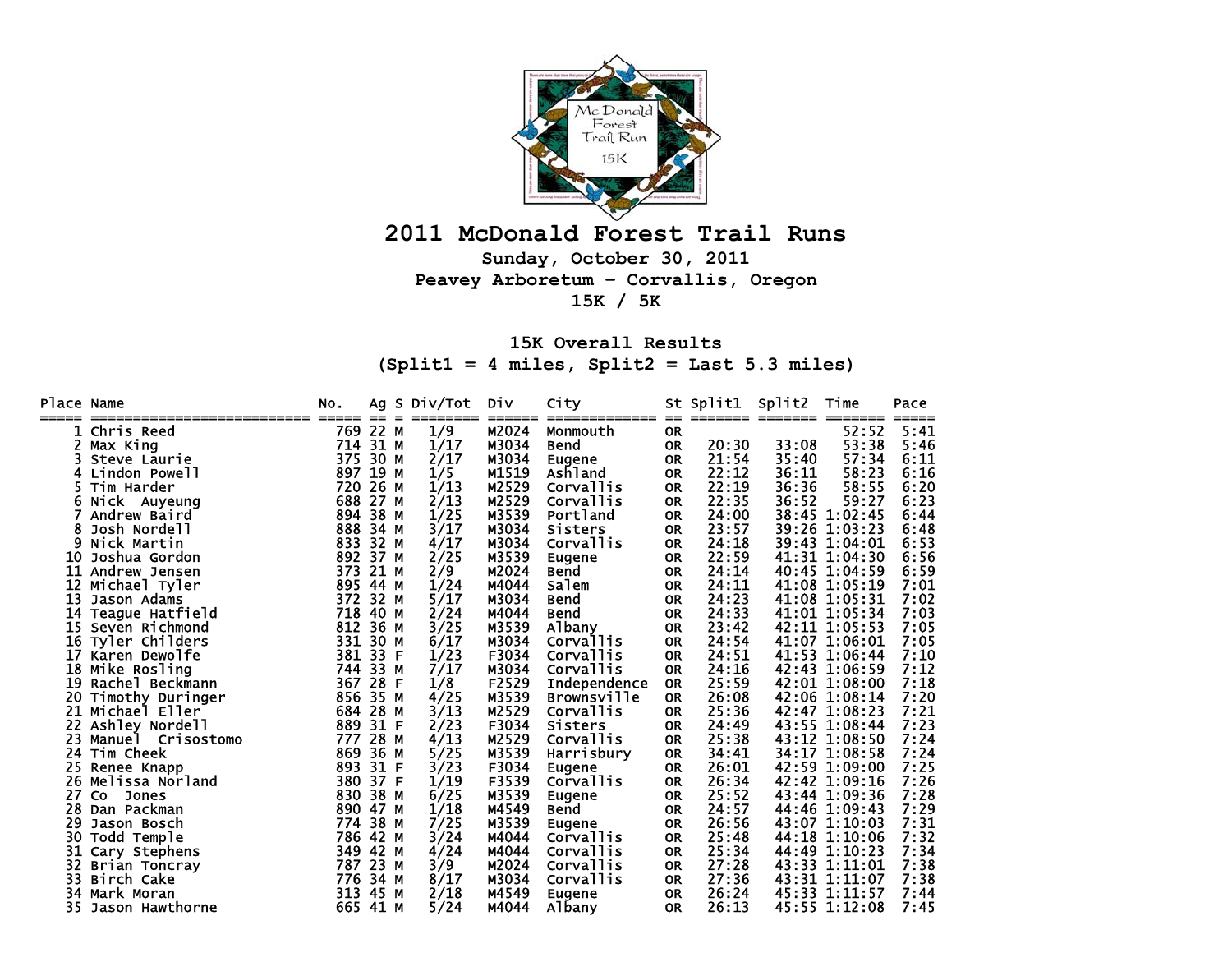| 36 Nason McCullough                                                                                              | 674 38 M | 8/25  | M3539 | Corvallis        | <b>OR</b> | 25:40 | 47:05 1:12:45                  | 7:49         |
|------------------------------------------------------------------------------------------------------------------|----------|-------|-------|------------------|-----------|-------|--------------------------------|--------------|
| 37 Sean Daly                                                                                                     | 826 25 M | 5/13  | M2529 | Corvallis        | <b>OR</b> | 44:56 | 27:52 1:12:48                  | 7:49         |
| 38 Guy Boulanger                                                                                                 | 864 50 M | 1/15  | M5054 | Corvallis        | <b>OR</b> | 27:22 | 45:33 1:12:55                  | 7:50         |
| 39 Alinna Ghavami                                                                                                | 746 22 F | 1/8   | F2024 | Corvallis        | <b>OR</b> | 27:20 | 45:56 1:13:16                  | 7:52         |
| 40 Dave Taylor                                                                                                   | 859 61 M | 1/6   | M6064 | Corvallis        | <b>OR</b> | 26:39 | 46:56 1:13:35                  | 7:54         |
| 41 Tim Adair                                                                                                     | 364 31 M | 9/17  | M3034 | Springfield      | <b>OR</b> | 27:51 | 46:01 1:13:52                  | 7:56         |
| 42 Becka Kem                                                                                                     | 865 30 F | 4/23  | F3034 | <b>Salem</b>     | <b>OR</b> | 27:08 | 46:49 1:13:57                  | 7:57         |
| 43 Omer Kem                                                                                                      | 866 29 M | 6/13  | M2529 | Salem            | <b>OR</b> | 27:06 | 46:52 1:13:58                  | 7:57         |
| 44 Andrew Miller                                                                                                 | 834 15 M | 2/5   | M1519 | Corvallis        | <b>OR</b> | 27:03 | 47:04 1:14:07                  | 7:58         |
|                                                                                                                  |          |       |       |                  |           |       |                                | 8:00         |
| 45 David Zahler                                                                                                  | 350 42 M | 6/24  | M4044 | Corvallis        | <b>OR</b> | 27:47 | 46:39 1:14:26                  |              |
| 46 Ryan Lance                                                                                                    | 363 15 M | 3/5   | M1519 | Corvallis        | <b>OR</b> | 28:37 | 46:05 1:14:42                  | 8:01         |
| 47 Sean Larsen                                                                                                   | 802 40 M | 7/24  | M4044 | Corvallis        | <b>OR</b> | 29:21 | 45:23 1:14:44                  | 8:01         |
| 48 Dan Berry                                                                                                     | 737 35 M | 9/25  | M3539 | Corvallis        | <b>OR</b> | 29:01 | 46:13 1:15:14                  | 8:05         |
| 49 Erica Johnson                                                                                                 | 370 24 F | 2/8   | F2024 | Bend             | <b>OR</b> | 28:49 | 46:26 1:15:15                  | 8:05         |
| 50 Kristen Ball                                                                                                  | 708 48 F | 1/16  | F4549 | Roseburg         | <b>OR</b> | 27:56 | 47:33 1:15:29                  | 8:06         |
| 51 Julio Alvarado                                                                                                | 383 41 M | 8/24  | M4044 | Philomath        | <b>OR</b> | 27:54 | 47:44 1:15:38                  | 8:07         |
| 52 Cj Ball                                                                                                       | 707 15 M | 4/5   | M1519 | Roseburg         | <b>OR</b> | 27:24 | 48:28 1:15:52                  | 8:09         |
| 53 Devon Carter                                                                                                  | 351 37 M | 10/25 | M3539 | Corvallis        | <b>OR</b> | 29:08 | 46:48 1:15:56                  | 8:09         |
| 54<br><b>Jesse Visser</b>                                                                                        | 863 33 M | 10/17 | M3034 | Eugene           | <b>OR</b> | 24:30 | 51:33 1:16:03                  | 8:10         |
| 55<br>Ben Norford                                                                                                | 805 20 M | 4/9   | M2024 | Corvallis        | <b>OR</b> | 28:40 | 47:37 1:16:17                  | 8:12         |
| 56 Nathan Breece                                                                                                 | 759 34 M | 11/17 | M3034 | Corvallis        | <b>OR</b> | 29:15 | 47:18 1:16:33                  | 8:13         |
| 57 Sohel Khan                                                                                                    | 676 36 M | 11/25 | M3539 | Corvallis        | <b>OR</b> | 28:43 | 47:57 1:16:40                  | 8:14         |
| 58 Andrew Merschel                                                                                               | 763 24 M | 5/9   | M2024 | Corvallis        | <b>OR</b> | 27:39 | 49:27 1:17:06                  | 8:17         |
| 59 Regan McMorris                                                                                                | 877 48 M | 3/18  | M4549 | Corvallis        | <b>OR</b> | 27:19 | 49:55 1:17:14                  | 8:18         |
|                                                                                                                  | 705 37 F | 2/19  | F3539 |                  | <b>WA</b> | 29:18 | 48:04 1:17:22                  | 8:18         |
| 60 Silvia Reyes                                                                                                  | 785 48 M |       |       | Vancouver        |           |       | 49:17 1:17:33                  |              |
| 61 James Oliphant                                                                                                |          | 4/18  | M4549 | Corvallis        | <b>OR</b> | 28:16 |                                | 8:20         |
| 62 Dan Kehrein                                                                                                   | 725 39 M | 12/25 | M3539 | Eugene           | <b>OR</b> | 29:10 | 48:48 1:17:58                  | 8:22         |
| 63<br>Carl Niedner                                                                                               | 839 50 M | 2/15  | M5054 | <b>Corvallis</b> | <b>OR</b> | 29:12 | 49:15 1:18:27                  | 8:25         |
| 64 Mark Bidwell                                                                                                  | 675 51 M | 3/15  | M5054 | Salem            | <b>OR</b> | 29:25 | 49:35 1:19:00                  | 8:29         |
| 65 Kalin Lee                                                                                                     | 384 29 M | 7/13  | M2529 | Corvallis        | <b>OR</b> | 29:23 | 49:50 1:19:13                  | 8:30         |
| 66 E. Jacob Miller                                                                                               | 836 14 M | 1/3   | M0114 | Corvallis        | <b>OR</b> | 29:06 | 50:30 1:19:36                  | 8:33         |
| 67 Geoff Kirsten                                                                                                 | 723 39 M | 13/25 | M3539 | Corvallis        | <b>OR</b> | 28:18 | 51:27 1:19:45                  | 8:34         |
| 68 Dustin Quardt                                                                                                 | 743 28 M | 8/13  | M2529 | Corvallis        | <b>OR</b> | 30:44 | 49:02 1:19:46                  | 8:34         |
| 69 Tom Kay                                                                                                       | 799 40 M | 9/24  | M4044 | Eugene           | <b>OR</b> | 30:20 | 49:44 1:20:04                  | 8:36         |
| 70 Willy Franklin                                                                                                | 867 42 M | 10/24 | M4044 | San Francisco CA |           | 28:52 | 51:14 1:20:06                  | 8:36         |
| 71 Andrew Albrecht                                                                                               | 699 28 M | 9/13  | M2529 | <b>Corvallis</b> | 0R        | 29:48 | 50:34 1:20:22                  | 8:38         |
| 72 Peter Idema                                                                                                   | 760 60 M | 2/6   | M6064 | Corvallis        | <b>OR</b> | 29:50 | 50:35 1:20:25                  | 8:38         |
| 73 Charles Young                                                                                                 | 727 65 M | 1/5   | M6569 | Roseburg         | <b>OR</b> | 30:18 | 50:28 1:20:46                  | 8:40         |
| 74 Rod Beckner                                                                                                   | 772 46 M | 5/18  | M4549 | Jefferson        | <b>OR</b> | 30:32 | 50:15 1:20:47                  | 8:40         |
| 75<br>Queena Beebe                                                                                               | 849 33 F | 5/23  | F3034 | Portland         | <b>OR</b> | 29:34 | 51:14 1:20:48                  | 8:41         |
| 76 Liz Martin                                                                                                    | 781 36 F | 3/19  | F3539 | Corvallis        | <b>OR</b> | 31:06 | 49:42 1:20:48                  | 8:41         |
| 77 Holly Powers                                                                                                  | 353 20 F | 3/8   | F2024 | Corvallis        | <b>OR</b> | 31:52 | 49:20 1:21:12                  | 8:43         |
| 78 Stuart Allen                                                                                                  | 822 25 M | 10/13 | M2529 | Corvallis        | <b>OR</b> | 29:56 | 51:31 1:21:27                  | 8:45         |
| 79 Thomas Holschuh                                                                                               | 703 20 M | 6/9   | M2024 | Corvallis        | <b>OR</b> | 33:52 | 47:51 1:21:43                  |              |
|                                                                                                                  | 693 51 M | 4/15  |       | Salem            |           | 29:04 | 52:55 1:21:59                  | 8:46<br>8:48 |
| 80 Bruce Thede                                                                                                   |          |       | M5054 |                  | <b>OR</b> |       |                                |              |
| <b>81 Heather Vanderbilt<br/>82 Sharon Rogers<br/>83 Brian Kier<br/>84 Darcie Hamel<br/>85 Shannon McDonough</b> | 821 37 F | 4/19  | F3539 | Tigard           | <b>OR</b> | 30:13 | 51:54 1:22:07                  | 8:49         |
|                                                                                                                  | 711 50 F | 1/12  | F5054 | Noti             | <b>OR</b> | 29:41 | 52:34 1:22:15                  | 8:50         |
|                                                                                                                  | 733 44 M | 11/24 | M4044 | Albany           | <b>OR</b> | 30:47 | 51:40 1:22:27<br>51:33 1:22:33 | 8:51         |
|                                                                                                                  | 850 42 F | 1/23  | F4044 | <b>Corvallis</b> | <b>OR</b> | 31:00 |                                | 8:52         |
| 85 Shannon McDonough 782 28 F                                                                                    |          | 2/8   | F2529 | Corvallis        | <b>OR</b> | 32:09 | 50:27 1:22:36                  | 8:52         |
| 86 Billie Moser                                                                                                  | 768 46 F | 2/16  | F4549 | Springfield      | 0R        | 32:00 | 50:38 1:22:38                  | 8:52         |
| 87 Ralph Haines                                                                                                  | 704 46 M | 6/18  | M4549 | <b>Corvallis</b> | 0R        | 31:41 | 50:59 1:22:40                  | 8:53         |
| 88 Randall Law                                                                                                   | 832 56 M | 1/3   | M5559 | <b>Corvallis</b> | 0R        | 32:49 | 49:52 1:22:41                  | 8:53         |
| 89 Jim Allm                                                                                                      | 379 35 M | 14/25 | M3539 | MCMinnville      | 0R        | 30:28 | 52:41 1:23:09                  | 8:56         |
| 90 Karisa Thede                                                                                                  | 694 49 F | 3/16  | F4549 | Salem            | 0R        | 31:46 | 51:38 1:23:24                  | 8:57         |
| 91 Matt Olson                                                                                                    | 871 37 M | 15/25 | M3539 | Springfield      | 0R        | 29:31 | 54:01 1:23:32                  | 8:58         |
| 92 Melissa Nguyen                                                                                                | 632 20 F | 4/8   | F2024 | Corvallis        | 0R        | 31:53 | 51:42 1:23:35                  | 8:59         |
| 93 Jeff Kimbrel                                                                                                  | 382 34 M | 12/17 | M3034 | <b>Corvallis</b> | 0R        | 32:07 | 51:31 1:23:38                  | 8:59         |
| 94 Niki Larson                                                                                                   | 691 45 F | 4/16  | F4549 | Portland         | 0R        | 31:57 | 51:52 1:23:49                  | 9:00         |
| 95 John Klock                                                                                                    | 881 51 M | 5/15  | M5054 | Albany           | 0R        | 30:15 | 53:42 1:23:57                  | 9:01         |
|                                                                                                                  | 745 48 M | 7/18  |       |                  |           | 29:01 | 54:56 1:23:57                  |              |
| 96 Peter Brewer                                                                                                  |          |       | M4549 | Klamath Falls OR |           |       |                                | 9:01         |
| 97 Lara Gamelin                                                                                                  | 332 44 F | 2/23  | F4044 | <b>Corvallis</b> | 0R        | 32:55 | 51:13 1:24:08                  | 9:02         |
| 98 Kirstin Rice                                                                                                  | 734 44 F | 3/23  | F4044 | Eugene           | 0R        | 32:04 | 52:07 1:24:11                  | 9:02         |
|                                                                                                                  |          |       |       |                  |           |       |                                |              |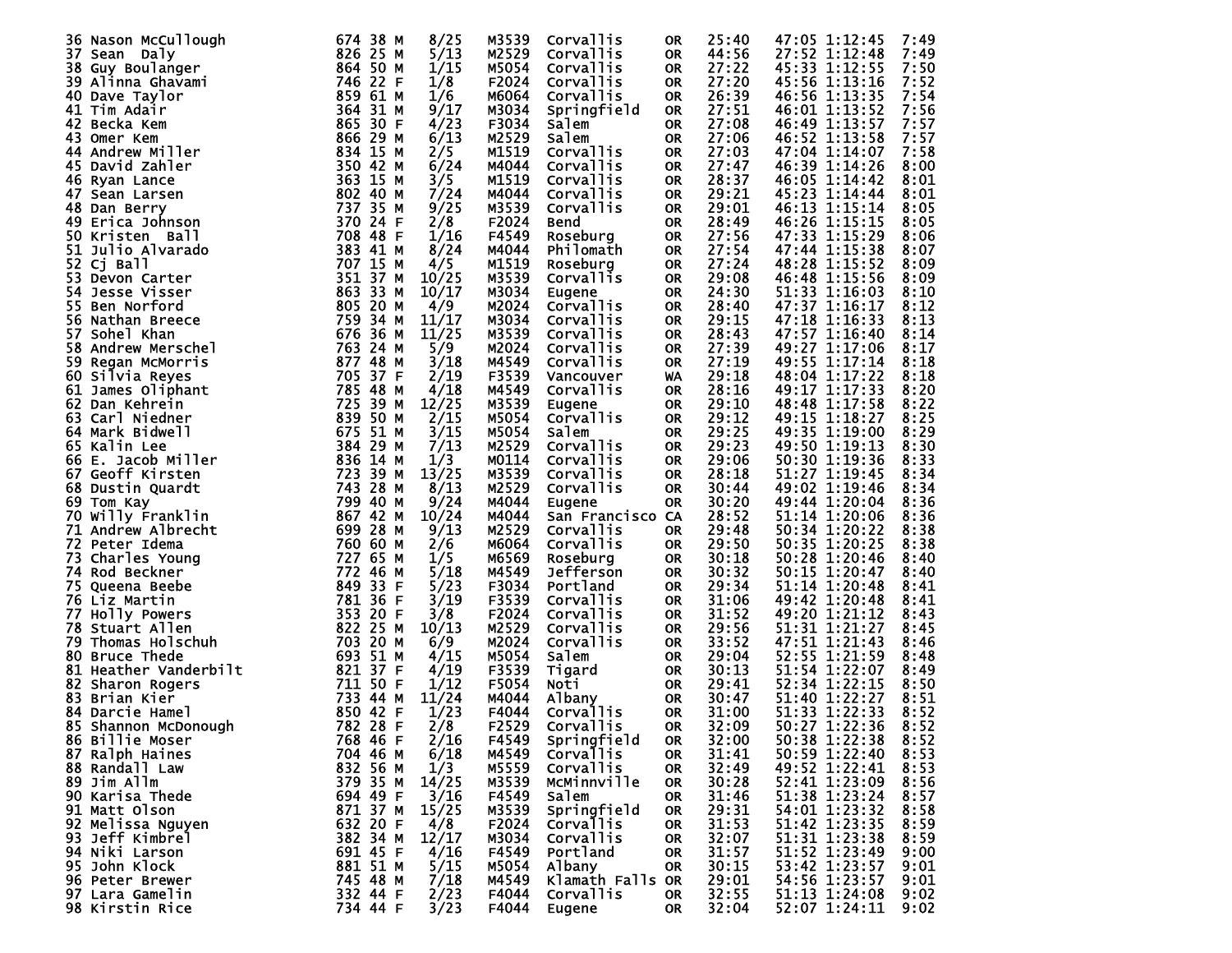| 99 Anne Miller                                                                                                                                                                                                                                                                                                                                                                   | 835 46 F    | 5/16  | F4549 | Corvallis        | <b>OR</b> | 32:15 | 52:00 1:24:15                  | 9:03 |
|----------------------------------------------------------------------------------------------------------------------------------------------------------------------------------------------------------------------------------------------------------------------------------------------------------------------------------------------------------------------------------|-------------|-------|-------|------------------|-----------|-------|--------------------------------|------|
| <b>100 Scott Lommers<br/>101 Suzanne Middleton<br/>102 John Kluge<br/>103 Edward Miller<br/>104 Sean Noland<br/>105 Pia Snowbeck<br/>106 Mehmet Kupeli<br/>106 Mehmet Kupeli</b>                                                                                                                                                                                                 | 678 44 M    | 12/24 | M4044 | Corvallis        | <b>OR</b> | 31:38 | 52:43 1:24:21                  | 9:03 |
|                                                                                                                                                                                                                                                                                                                                                                                  | 764 41 F    | 4/23  | F4044 | Corvallis        | <b>OR</b> | 31:34 | 53:05 1:24:39                  | 9:05 |
|                                                                                                                                                                                                                                                                                                                                                                                  |             |       |       |                  |           |       |                                |      |
|                                                                                                                                                                                                                                                                                                                                                                                  | 800 51 M    | 6/15  | M5054 | Eugene           | <b>OR</b> | 31:37 | 53:08 1:24:45                  | 9:06 |
|                                                                                                                                                                                                                                                                                                                                                                                  | 765 48 M    | 8/18  | M4549 | Falls City       | <b>OR</b> | 32:01 | 52:45 1:24:46                  | 9:06 |
|                                                                                                                                                                                                                                                                                                                                                                                  | 354 21 M    | 7/9   | M2024 | Corvallis        | <b>OR</b> | 32:02 | 53:12 1:25:14                  | 9:09 |
|                                                                                                                                                                                                                                                                                                                                                                                  | 750 41 F    | 5/23  | F4044 | Redmond          | <b>OR</b> | 31:55 | 53:23 1:25:18                  | 9:10 |
|                                                                                                                                                                                                                                                                                                                                                                                  | 876 53 M    | 7/15  | M5054 | Corvallis        | <b>OR</b> | 31:20 | 54:01 1:25:21                  | 9:10 |
|                                                                                                                                                                                                                                                                                                                                                                                  | 369 45 M    | 9/18  |       |                  |           | 31:49 | 53:34 1:25:23                  |      |
| 107 Paul Benning                                                                                                                                                                                                                                                                                                                                                                 |             |       | M4549 | Corvallis        | <b>OR</b> |       |                                | 9:10 |
|                                                                                                                                                                                                                                                                                                                                                                                  | 817 28 F    | 3/8   | F2529 | Portland         | <b>OR</b> | 32:19 | 53:07 1:25:26                  | 9:10 |
|                                                                                                                                                                                                                                                                                                                                                                                  | 884 41 F    | 6/23  | F4044 | Corvallis        | <b>OR</b> | 32:16 | 53:21 1:25:37                  | 9:12 |
|                                                                                                                                                                                                                                                                                                                                                                                  | 813 59 M    | 2/3   | M5559 | Corvallis        | <b>OR</b> | 32:45 | 53:22 1:26:07                  | 9:15 |
| 108 Cami Martin<br>109 Kelly Guenther<br>110 Jan Silverio<br>111 Martha Rockey<br>112 Rosie Crisostomo<br>112 Rosie Crisostomo<br>11 Martha Rocky,<br>12 Rosie Crisostomo<br>113 Lural Ramirez 680 31 P<br>114 Sydney Powell 873 22 F<br>115 Meg Larsen 831 38 F<br>116 Courtney Smith 854 32 F<br>117 Sean Larsen 690 42 M<br>117 Sean Larsen 690 42 M<br>117 Sean Larsen 891 4 | 671 52 F    | 2/12  | F5054 | Corvallis        | <b>OR</b> | 32:51 | 53:17 1:26:08                  | 9:15 |
|                                                                                                                                                                                                                                                                                                                                                                                  |             | 6/23  | F3034 | Corvallis        | <b>OR</b> | 32:20 | 53:53 1:26:13                  | 9:15 |
|                                                                                                                                                                                                                                                                                                                                                                                  |             |       |       |                  |           |       |                                |      |
|                                                                                                                                                                                                                                                                                                                                                                                  |             | 7/23  | F3034 | Albany           | OR        | 32:24 | 53:50 1:26:14                  | 9:16 |
|                                                                                                                                                                                                                                                                                                                                                                                  |             | 5/8   | F2024 | Eugene           | <b>OR</b> | 32:27 | 54:03 1:26:30                  | 9:17 |
|                                                                                                                                                                                                                                                                                                                                                                                  |             | 5/19  | F3539 | <b>Corvallis</b> | <b>OR</b> | 32:11 | 54:21 1:26:32                  | 9:18 |
|                                                                                                                                                                                                                                                                                                                                                                                  |             | 8/23  | F3034 | Portland         | <b>OR</b> | 32:28 | 54:14 1:26:42                  | 9:19 |
|                                                                                                                                                                                                                                                                                                                                                                                  |             | 13/24 | M4044 | Portland         | <b>OR</b> | 32:27 | 54:44 1:27:11                  | 9:22 |
|                                                                                                                                                                                                                                                                                                                                                                                  |             |       |       |                  |           |       |                                |      |
|                                                                                                                                                                                                                                                                                                                                                                                  |             | 14/24 | M4044 | Eugene           | <b>OR</b> | 32:38 | 54:47 1:27:25                  | 9:23 |
|                                                                                                                                                                                                                                                                                                                                                                                  |             | 6/19  | F3539 | Eugene           | <b>OR</b> | 33:05 | 54:23 1:27:28                  | 9:24 |
|                                                                                                                                                                                                                                                                                                                                                                                  |             | 15/24 | M4044 | Eugene           | OR        | 33:21 | 54:09 1:27:30                  | 9:24 |
|                                                                                                                                                                                                                                                                                                                                                                                  |             | 13/17 | M3034 | Albany           | <b>OR</b> | 33:55 | 53:58 1:27:53                  | 9:26 |
|                                                                                                                                                                                                                                                                                                                                                                                  |             | 16/25 | M3539 | Corvallis        | <b>OR</b> | 32:57 | 55:05 1:28:02                  | 9:27 |
|                                                                                                                                                                                                                                                                                                                                                                                  |             |       |       |                  |           |       |                                |      |
|                                                                                                                                                                                                                                                                                                                                                                                  |             | 17/25 | M3539 | Monmouth         | <b>OR</b> | 33:14 | 55:13 1:28:27                  | 9:30 |
|                                                                                                                                                                                                                                                                                                                                                                                  |             | 9/23  | F3034 | Monmouth         | <b>OR</b> | 33:19 | 55:08 1:28:27                  | 9:30 |
|                                                                                                                                                                                                                                                                                                                                                                                  |             | 7/23  | F4044 | Corvallis        | <b>OR</b> | 34:01 | 54:27 1:28:28                  | 9:30 |
|                                                                                                                                                                                                                                                                                                                                                                                  |             | 8/15  | M5054 | Corvallis        | <b>OR</b> | 33:57 | 54:31 1:28:28                  | 9:30 |
|                                                                                                                                                                                                                                                                                                                                                                                  |             | 6/16  | F4549 | Corvallis        | OR        | 32:29 | 56:07 1:28:36                  | 9:31 |
|                                                                                                                                                                                                                                                                                                                                                                                  |             | 2/3   | M0114 |                  | <b>OR</b> | 36:32 | 52:11 1:28:43                  | 9:32 |
|                                                                                                                                                                                                                                                                                                                                                                                  |             |       |       | Albany           |           |       |                                |      |
|                                                                                                                                                                                                                                                                                                                                                                                  |             | 16/24 | M4044 | Bend             | <b>OR</b> | 34:22 | 54:40 1:29:02                  | 9:34 |
| 118 Mike Engelmann<br>119 Jaime Rae Johnson<br>120 Chris Bothman<br>121 Alejandro Ramirez<br>122 Nick Martinelli<br>123 Mick Martinelli<br>123 Michael Baltzley<br>124 Maia Jones<br>124 Maia Jones<br>124 Maia Jones<br>124 Maia Jones<br>125 Court                                                                                                                             |             | 3/12  | F5054 | Corvallis        | <b>OR</b> | 34:39 | 54:25 1:29:04                  | 9:34 |
|                                                                                                                                                                                                                                                                                                                                                                                  |             | 6/8   | F2024 | Eugene           | <b>OR</b> | 34:35 | 54:29 1:29:04                  | 9:34 |
| 31 Tomone Newslet<br>133 Sara Lipow<br>134 Jason Sell<br>135 Karen Levy Keon<br>136 Jay Sexton<br>136 Jay Sexton<br>196 Jay Sexton<br>196 Jay Sexton                                                                                                                                                                                                                             |             | 8/23  | F4044 | Camas            | WA        | 32:22 | 56:46 1:29:08                  | 9:34 |
|                                                                                                                                                                                                                                                                                                                                                                                  |             | 9/23  | F4044 | Corvallis        | <b>OR</b> | 33:43 | 55:30 1:29:13                  | 9:35 |
|                                                                                                                                                                                                                                                                                                                                                                                  |             |       |       |                  |           |       |                                |      |
|                                                                                                                                                                                                                                                                                                                                                                                  |             | 17/24 | M4044 | Salem            | <b>OR</b> | 34:03 | 55:17 1:29:20                  | 9:36 |
|                                                                                                                                                                                                                                                                                                                                                                                  | 657 41 F    | 10/23 | F4044 | Corvallis        | <b>OR</b> | 33:40 | 55:42 1:29:22                  | 9:36 |
|                                                                                                                                                                                                                                                                                                                                                                                  | 681 52 M    | 9/15  | M5054 | Philomath        | <b>OR</b> | 35:02 | 54:40 1:29:42                  | 9:38 |
|                                                                                                                                                                                                                                                                                                                                                                                  | 376 25 F    | 4/8   | F2529 | Corvallis        | <b>OR</b> | 36:11 | 53:38 1:29:49                  | 9:39 |
|                                                                                                                                                                                                                                                                                                                                                                                  | 669 38 M    | 18/25 | M3539 | Dexter           | <b>OR</b> | 36:24 | 53:30 1:29:54                  | 9:39 |
| 139 Cori (anna) Hall                                                                                                                                                                                                                                                                                                                                                             | 656 32 F    | 10/23 |       | Corvallis        |           | 36:28 |                                |      |
|                                                                                                                                                                                                                                                                                                                                                                                  |             |       | F3034 |                  | <b>OR</b> |       | 53:29 1:29:57                  | 9:39 |
| 140 Lisa Albanese                                                                                                                                                                                                                                                                                                                                                                | 357 32 F    | 11/23 | F3034 | Eugene           | <b>OR</b> | 36:09 | 54:03 1:30:12                  | 9:41 |
| 141 Hannah Schneider                                                                                                                                                                                                                                                                                                                                                             | 706 45<br>F | 7/16  | F4549 | Corvallis        | <b>OR</b> | 33:45 | 56:28 1:30:13                  | 9:41 |
|                                                                                                                                                                                                                                                                                                                                                                                  | 755 46 F    | 8/16  | F4549 | Corvallis        | <b>OR</b> | 32:31 | 57:55 1:30:26                  | 9:43 |
| 141 Hannan Schneider<br>142 Barbara Lagerquist<br>143 Geoffrey Jaeger<br>144 Erik Larsen<br>145 Brian Grier<br>146 Keith McConnell<br>147 Evan Anne O'Neill<br>148 Derek Mamoyac                                                                                                                                                                                                 | 846 44 M    | 18/24 | M4044 | Corvallis        | <b>OR</b> | 33:30 | 57:11 1:30:41                  | 9:44 |
|                                                                                                                                                                                                                                                                                                                                                                                  | 689 15 M    | 5/5   | M1519 | Portland         | <b>OR</b> | 33:10 | 57:32 1:30:42                  | 9:44 |
|                                                                                                                                                                                                                                                                                                                                                                                  |             |       |       |                  |           | 33:00 |                                |      |
|                                                                                                                                                                                                                                                                                                                                                                                  | 719 60 M    | 3/6   | M6064 | Vancouver        | WA        |       | 57:56 1:30:56                  | 9:46 |
|                                                                                                                                                                                                                                                                                                                                                                                  | 730 67 M    | 2/5   | M6569 | Eugene           | <b>OR</b> | 34:01 | 56:56 1:30:57                  | 9:46 |
|                                                                                                                                                                                                                                                                                                                                                                                  | 896 46 F    | 9/16  | F4549 | Portland         | <b>OR</b> | 33:34 | 57:25 1:30:59                  | 9:46 |
| 803 30 M<br>148 Derek Mamoyac                                                                                                                                                                                                                                                                                                                                                    |             | 14/17 | M3034 | Philomath        | <b>OR</b> | 34:16 | 56:46 1:31:02                  | 9:46 |
| 149 Kelly Darden                                                                                                                                                                                                                                                                                                                                                                 | 827 39 M    | 19/25 | M3539 | Eugene           | <b>OR</b> | 33:25 | 57:56 1:31:21                  | 9:48 |
| 150 Laurel Kincl                                                                                                                                                                                                                                                                                                                                                                 |             | 11/23 |       |                  |           | 32:31 | 59:04 1:31:35                  |      |
|                                                                                                                                                                                                                                                                                                                                                                                  | 858 41 F    |       | F4044 | Corvallis        | 0R        |       |                                | 9:50 |
| 151 Jim Archer                                                                                                                                                                                                                                                                                                                                                                   | 848 66 M    | 3/5   | M6569 | Florence         | 0R        | 34:30 | 57:10 1:31:40                  | 9:51 |
| 152 Moises Lucero                                                                                                                                                                                                                                                                                                                                                                | 659 31 M    | 15/17 | M3034 | Eugene           | 0R        | 37:50 | 53:52 1:31:42                  | 9:51 |
| 153 Colleen Moyer                                                                                                                                                                                                                                                                                                                                                                | 811 42 F    | 12/23 | F4044 | Bend             | 0R        | 34:55 | 56:48 1:31:43<br>56:52 1:31:46 | 9:51 |
| 154 Jason Moyer                                                                                                                                                                                                                                                                                                                                                                  | 747 38 M    | 20/25 | M3539 | Bend             | 0R        | 34:54 |                                | 9:51 |
| 155 Robert Rotert                                                                                                                                                                                                                                                                                                                                                                | 712 28 M    | 11/13 | M2529 | Eugene           | 0R        | 34:27 | 57:19 1:31:46                  | 9:51 |
|                                                                                                                                                                                                                                                                                                                                                                                  |             |       |       |                  |           |       |                                |      |
| 156 Holly Brown                                                                                                                                                                                                                                                                                                                                                                  | 899 42 F    | 13/23 | F4044 | Eugene           | 0R        | 35:14 | 56:33 1:31:47                  | 9:51 |
| 157 Pedro Vera                                                                                                                                                                                                                                                                                                                                                                   | 683 42 M    | 19/24 | M4044 | Albany           | <b>OR</b> | 33:59 | 58:05 1:32:04                  | 9:53 |
| 158 Julia Rosen                                                                                                                                                                                                                                                                                                                                                                  | 794 28 F    | 5/8   | F2529 | Corvallis        | 0R        | 35:18 | 56:56 1:32:14                  | 9:54 |
| 159 Kari Westlund                                                                                                                                                                                                                                                                                                                                                                | 789 49 F    | 10/16 | F4549 | Veneta           | <b>OR</b> | 33:49 | 58:28 1:32:17                  | 9:54 |
| 160 Jennifer Duringer                                                                                                                                                                                                                                                                                                                                                            | 870 35 F    | 7/19  | F3539 | Brownsville      | 0R        | 35:21 | 57:05 1:32:26                  | 9:55 |
| 161 Jonathan Hoy                                                                                                                                                                                                                                                                                                                                                                 | 844 48 M    | 10/18 | M4549 | Sweet Home       | OR        | 35:46 | 56:42 1:32:28                  | 9:56 |
|                                                                                                                                                                                                                                                                                                                                                                                  |             |       |       |                  |           |       |                                |      |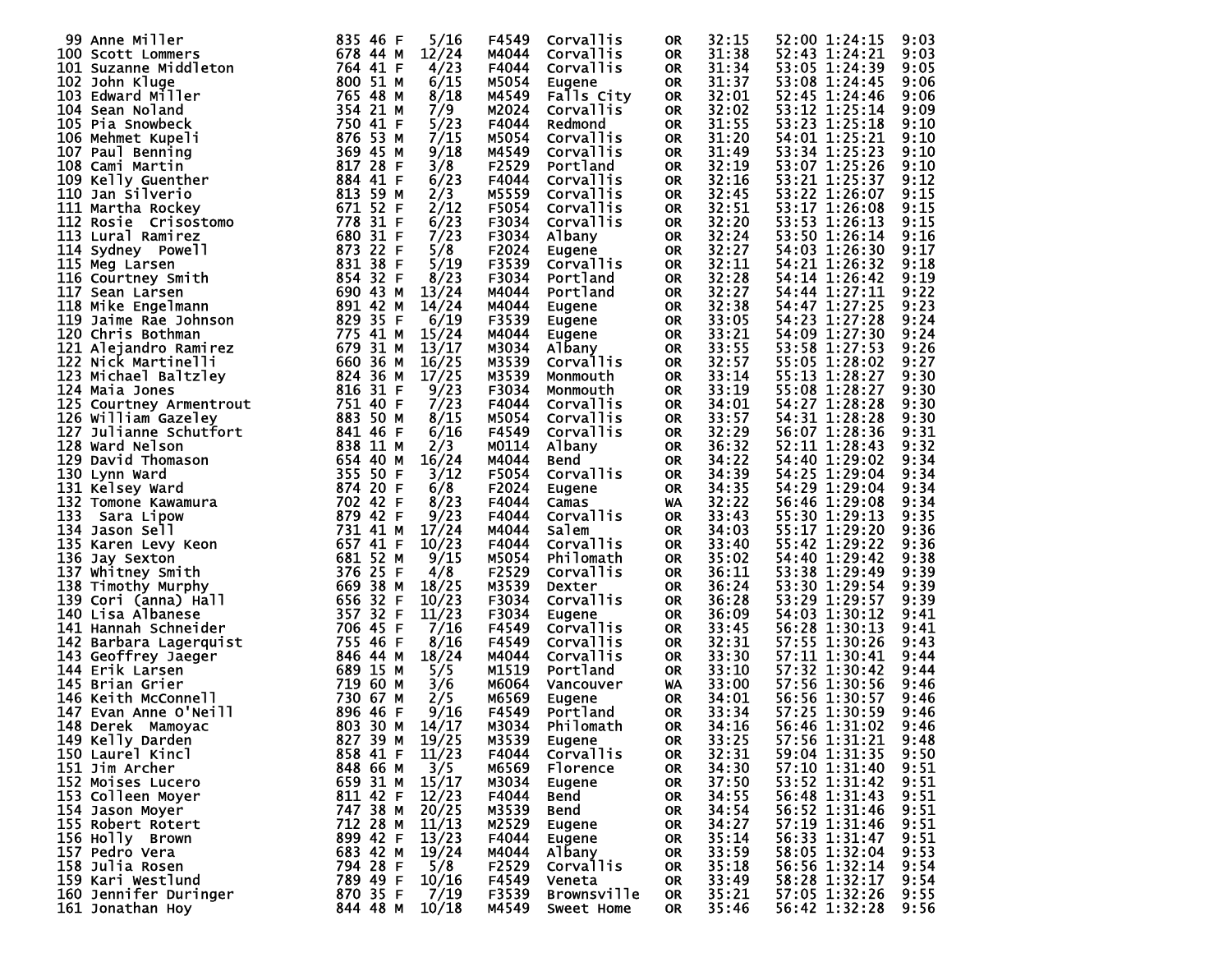| <b>162 Forrest Reid</b>     | 807 53 M | 10/15 | M5054 | Albany              | 0R        | 33:47 |                             | 58:50 1:32:37               | 9:57 |
|-----------------------------|----------|-------|-------|---------------------|-----------|-------|-----------------------------|-----------------------------|------|
| 163 Pavel Milonov           | 356 47 M | 11/18 | M4549 | <b>Corvallis</b>    | <b>OR</b> | 35:12 |                             | 57:25 1:32:37               | 9:57 |
|                             |          |       |       |                     |           |       |                             |                             |      |
| 164 Katie Darold            | 753 31 F | 12/23 | F3034 | Salem               | <b>OR</b> | 35:50 |                             | 56:49 1:32:39               | 9:57 |
| 165 Eugene Wusstig          | 673 35 M | 21/25 | M3539 | Jefferson           | <b>OR</b> | 33:08 |                             | 59:36 1:32:44               | 9:57 |
|                             |          |       |       |                     |           |       |                             |                             |      |
| 166 Steven Harder           | 314 46 M | 12/18 | M4549 | Corvallis           | <b>OR</b> | 36:05 |                             | 56:51 1:32:56               | 9:59 |
|                             | 366 49 M | 13/18 |       |                     |           | 35:46 |                             | 57:22 1:33:08 10:00         |      |
| 167 Richard Kane            |          |       | M4549 | Corvallis           | <b>OR</b> |       |                             |                             |      |
| 168 Emma Kane               | 365 13 F | 1/1   | F0114 | <b>Corvallis</b>    | <b>OR</b> | 35:04 |                             | 58:04 1:33:08 10:00         |      |
|                             |          |       |       |                     |           |       |                             |                             |      |
| 169 Kristy Werchek          | 655 31 F | 13/23 | F3034 | Bend                | <b>OR</b> | 35:09 |                             | 58:14 1:33:23 10:02         |      |
| 170 Shirley Shaw            | 853 61 F | 1/2   | F6064 | Corvallis           | <b>OR</b> | 34:50 |                             | 58:41 1:33:31 10:02         |      |
|                             |          |       |       |                     |           |       |                             |                             |      |
| 171 Elaine Duquette         | 709 42 F | 14/23 | F4044 | Eugene              | <b>OR</b> | 36:23 |                             | 57:21 1:33:44 10:04         |      |
| 172 Christine Nile          | 847 55 F | 1/9   | F5559 | Salem               | <b>OR</b> | 35:05 |                             | 58:39 1:33:44 10:04         |      |
|                             |          |       |       |                     |           |       |                             |                             |      |
| 173 April Smith             | 385 31 F | 14/23 | F3034 | Corvallis           | <b>OR</b> | 35:34 |                             | 58:33 1:34:07 10:06         |      |
|                             |          |       |       |                     |           |       |                             |                             |      |
| 174 Jim Ridlington          | 840 67 M | 4/5   | M6569 | Corvallis           | <b>OR</b> | 35:30 |                             | 58:40 1:34:10 10:07         |      |
| 175 Dave Leigh              | 667 50 M | 11/15 | M5054 | Corvallis           | <b>OR</b> | 35:44 |                             | 58:28 1:34:12 10:07         |      |
|                             |          |       |       |                     |           |       |                             |                             |      |
| 176 Erin Fox                | 374 37 F | 8/19  | F3539 | Corvallis           | OR        |       |                             | 31:55 1:03:41 1:35:36 10:16 |      |
| 177 Emma Larkins            | 666 22 F | 7/8   | F2024 | Salem               | 0R        |       |                             | 1:35:37 10:16               |      |
|                             |          |       |       |                     |           |       |                             |                             |      |
| 178 william Johnson         | 798 68 M | 5/5   | M6569 | Bend                | <b>OR</b> |       |                             | 35:36 1:00:18 1:35:54 10:18 |      |
|                             | 359 46 M | 14/18 |       |                     |           |       |                             | 57:50 1:36:00 10:18         |      |
| 179 Brian Rushford          |          |       | M4549 | Keizer              | <b>OR</b> | 38:10 |                             |                             |      |
| 180 Tim Cochran             | 855 41 M | 20/24 | M4044 | Eugene              | <b>OR</b> |       |                             | 32:31 1:03:33 1:36:04 10:19 |      |
|                             |          |       |       |                     |           |       |                             |                             |      |
| 181 Naima Petewon           | 686 52 F | 4/12  | F5054 | Springfield         | <b>OR</b> |       |                             | 34:43 1:01:30 1:36:13 10:20 |      |
| 182 Tom Lea                 | 377 51 M | 12/15 | M5054 | Portland            | <b>OR</b> |       |                             | 34:33 1:01:46 1:36:19 10:20 |      |
|                             |          |       |       |                     |           |       |                             |                             |      |
| 183 Mira Griffith           | 368 35 F | 9/19  | F3539 | Vancouver           | WA        |       |                             | 35:23 1:01:07 1:36:30 10:22 |      |
| 184 Gina Lucero             | 658 33 F | 15/23 | F3034 |                     | <b>OR</b> | 36:48 |                             | 59:54 1:36:42 10:23         |      |
|                             |          |       |       | Eugene              |           |       |                             |                             |      |
| 185 Toni Hoyman             | 677 56 F | 2/9   | F5559 | Philomath           | <b>OR</b> |       |                             | 36:26 1:00:33 1:36:59 10:25 |      |
|                             | 663 27 M | 12/13 | M2529 |                     |           |       |                             | 36:32 1:00:42 1:37:14 10:26 |      |
| 186 Thomas Duncan           |          |       |       | Tacoma              | WA        |       |                             |                             |      |
| 187 Becky Garrett           | 810 63 F | 2/2   | F6064 | <b>Corvallis</b>    | <b>OR</b> |       |                             | 36:44 1:00:40 1:37:24 10:27 |      |
|                             |          |       |       |                     |           |       |                             |                             |      |
| 188 Tracy Giltner           | 664 42 F | 15/23 | F4044 | Corvallis           | <b>OR</b> |       |                             | 36:28 1:01:00 1:37:28 10:28 |      |
| 189 Connie Opsal            | 698 50 F | 5/12  | F5054 | Eugene              | <b>OR</b> |       |                             | 36:59 1:00:31 1:37:30 10:28 |      |
|                             |          |       |       |                     |           |       |                             |                             |      |
| 190 Morgan Nelson           | 715 32 F | 16/23 | F3034 | Keizer              | <b>OR</b> |       |                             | 36:43 1:00:48 1:37:31 10:28 |      |
| 191 Michael Behunin         | 868 35 M | 22/25 | M3539 | Gresham             |           |       |                             | 32:35 1:05:04 1:37:39 10:29 |      |
|                             |          |       |       |                     | <b>OR</b> |       |                             |                             |      |
| 192 Doris Aponte            | 823 57 F | 3/9   | F5559 | Lebanon             | <b>OR</b> |       |                             | 35:41 1:02:12 1:37:53 10:31 |      |
|                             | 740 46 F |       |       |                     |           |       |                             | 36:32 1:01:32 1:38:04 10:32 |      |
| 193 Darla Naugher           |          | 11/16 | F4549 | Redmond             | <b>OR</b> |       |                             |                             |      |
| 194 Sue Richards            | 319 43 F | 16/23 | F4044 | Corvallis           | OR        |       |                             | 36:07 1:01:57 1:38:04 10:32 |      |
|                             |          |       |       |                     |           |       |                             |                             |      |
| 195 Anne Bentley            | 700 36 F | 10/19 | F3539 | Portland            | <b>OR</b> | 38:35 |                             | 59:55 1:38:30 10:34         |      |
| 196 Jennifer Rouse          | 820 31 F | 17/23 | F3034 | Albany              | <b>OR</b> |       |                             | 36:43 1:02:13 1:38:56 10:37 |      |
|                             |          |       |       |                     |           |       |                             |                             |      |
| 197 Kristin Wemm            | 726 38 F | 11/19 | F3539 | Vancouver           | WA        |       |                             | 37:01 1:02:04 1:39:05 10:38 |      |
|                             | 791 40 F |       |       |                     |           |       |                             |                             |      |
| 198 Jacquelyn Kwon          |          | 17/23 | F4044 | Corvallis           | <b>OR</b> |       |                             | 38:04 1:01:05 1:39:09 10:39 |      |
| 199 Mary Stephens           | 814 51 F | 6/12  | F5054 | Corvallis           | <b>OR</b> |       |                             | 35:17 1:03:55 1:39:12 10:39 |      |
|                             |          |       |       |                     |           |       |                             |                             |      |
| <b>200 R. Todd Miller</b>   | 837 48 M | 15/18 | M4549 | <b>Corvallis</b>    | <b>OR</b> |       |                             | 36:50 1:02:27 1:39:17 10:40 |      |
| 201 Lauren Horton           | 696 54 F | 7/12  | F5054 | Springfield         | <b>OR</b> |       |                             | 36:41 1:02:38 1:39:19 10:40 |      |
|                             |          |       |       |                     |           |       |                             |                             |      |
| 202 Angela Smith            | 378 39 F | 12/19 | F3539 | Albany              | <b>OR</b> |       |                             | 36:26 1:03:09 1:39:35 10:42 |      |
| 203 Skyler Gibson           | 724 36 M | 23/25 | M3539 | Vancouver           | WA        |       |                             | 36:16 1:03:25 1:39:41 10:42 |      |
|                             |          |       |       |                     |           |       |                             |                             |      |
| 204 J. Simond               | 716 37 F | 13/19 | F3539 | <b>Battleground</b> | WA        |       |                             | 37:22 1:03:04 1:40:26 10:47 |      |
| 205 Paul Sell               | 770 33 M | 16/17 | M3034 | Salem               | <b>OR</b> |       |                             | 36:35 1:04:35 1:41:10 10:52 |      |
|                             |          |       |       |                     |           |       |                             |                             |      |
| 206 Mimi Raiter             | 806 50 F | 8/12  | F5054 | Eugene              | <b>OR</b> |       |                             | 36:30 1:04:45 1:41:15 10:52 |      |
|                             | 668 35 F | 14/19 | F3539 | Dexter              |           |       |                             | 37:17 1:04:07 1:41:24 10:53 |      |
| 207 Jeni Murphy             |          |       |       |                     | <b>OR</b> |       |                             |                             |      |
| 208 Travis Smith            | 695 40 M | 21/24 | M4044 | Adair Village OR    |           |       |                             | 36:46 1:04:51 1:41:37 10:55 |      |
|                             |          |       |       |                     |           |       |                             |                             |      |
| 209 Dave O'Kain             | 670 54 M | 13/15 | M5054 | Corvallis           | <b>OR</b> |       |                             | 37:47 1:04:09 1:41:56 10:57 |      |
| 210 Janna Storm             | 672 44 F | 18/23 | F4044 | Corvallis           | <b>OR</b> |       |                             | 37:27 1:04:38 1:42:05 10:58 |      |
|                             |          |       |       |                     |           |       |                             |                             |      |
| 360 53 F<br>211 Carly Neal  |          | 9/12  | F5054 | Monmouth            | <b>OR</b> |       |                             | 38:06 1:04:15 1:42:21 10:59 |      |
| 212 Stacy Wells             | 735 35 F | 15/19 | F3539 | Florence            | <b>OR</b> |       |                             | 36:53 1:06:47 1:43:40 11:08 |      |
|                             |          |       |       |                     |           |       |                             |                             |      |
| 213 Avenue Myers            | 783 13 M | 3/3   | M0114 | Salem               | 0R        |       |                             | 38:56 1:04:46 1:43:42 11:08 |      |
| 214 Erin Leigh Terwilliger  | 809 25 F |       |       | Corvallis           |           |       |                             |                             |      |
|                             |          | 6/8   | F2529 |                     | 0R        |       |                             | 38:01 1:06:07 1:44:08 11:11 |      |
| 215 Sarah Schnitzius        | 852 33 F | 18/23 | F3034 | Eugene              | 0R        |       |                             | 39:01 1:05:18 1:44:19 11:12 |      |
|                             |          |       |       |                     |           |       |                             |                             |      |
| 216 Kevin Huck              | 857 39 M | 24/25 | M3539 | Corvallis           | 0R        |       |                             | 37:25 1:07:03 1:44:28 11:13 |      |
| 217 Christina Slaughterback | 358 34 F | 19/23 | F3034 | Eugene              | 0R        |       |                             | 37:20 1:07:25 1:44:45 11:15 |      |
|                             |          |       |       |                     |           |       |                             |                             |      |
| 218 Barbara Hazlett         | 710 45 F | 12/16 | F4549 | <b>Corvallis</b>    | 0R        |       |                             | 39:24 1:05:35 1:44:59 11:16 |      |
| 219 Kristen Dunn            | 739 38 F | 16/19 | F3539 | Ridgefield          | WA        |       |                             | 39:41 1:05:25 1:45:06 11:17 |      |
|                             |          |       |       |                     |           |       |                             |                             |      |
| 220 Colleen Mundy           | 362 56 F | 4/9   | F5559 | Salem               | 0R        |       |                             | 37:44 1:07:49 1:45:33 11:20 |      |
|                             | 643 40 M | 22/24 | M4044 |                     |           |       |                             | 38:59 1:06:36 1:45:35 11:20 |      |
| 221 Aaron Vanderbilt        |          |       |       | Tigard              | 0R        |       |                             |                             |      |
|                             | 662 42 F | 19/23 | F4044 | Albany              | 0R        |       | 39:10 1:06:42 1:45:52 11:22 |                             |      |
|                             |          |       |       |                     |           |       |                             |                             |      |
| 222 Tina Dodge Vera         |          |       |       |                     |           |       |                             |                             |      |
| 223 Brenda Shaffer          | 692 47 F | 13/16 | F4549 | Corvallis           | 0R        |       |                             | 39:07 1:06:47 1:45:54 11:22 |      |
| 224 Scott Rowe              | 748 50 M | 14/15 |       | M5054 Lebanon       | OR        |       |                             | 39:27 1:07:01 1:46:28 11:26 |      |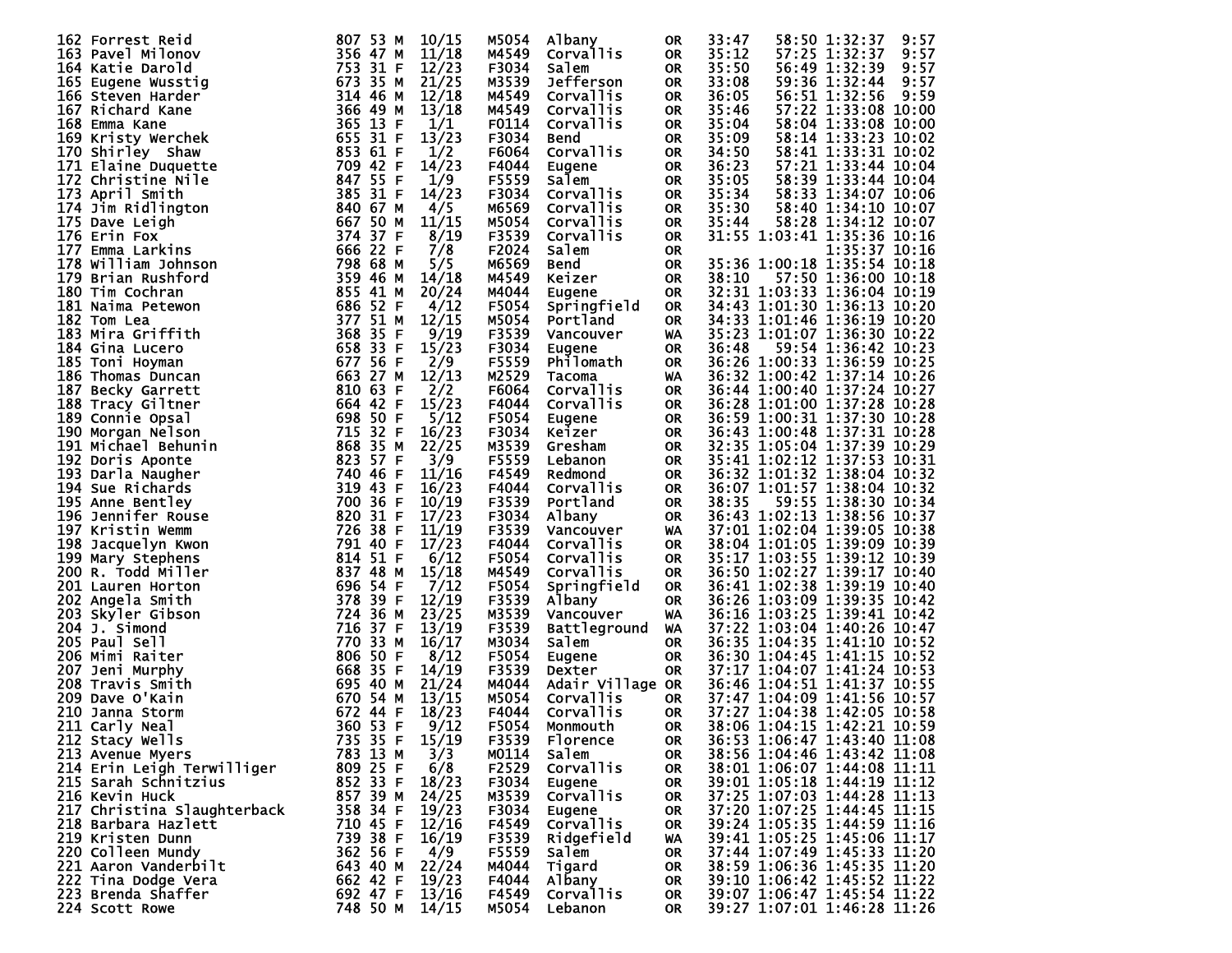|                         | 682 42 M                                                                                                                                                                                                                                                                                                                                                                                                                              |                                                                                                                                                                                                                                                                                         | M4044                                                                                                                                                                                                                                                                                                                                                          |                                                                                                                                                                                                                      | <b>WA</b>                                                                                                                                                                      |                                                                                                                                                                                          |  |                                                                                                                                                                                                                                                                                                                                                                                                                                                                                                                                                                                                                                                                                                                                                                                                                                                                                                                                                                                                                                                                                                                                                                                            |
|-------------------------|---------------------------------------------------------------------------------------------------------------------------------------------------------------------------------------------------------------------------------------------------------------------------------------------------------------------------------------------------------------------------------------------------------------------------------------|-----------------------------------------------------------------------------------------------------------------------------------------------------------------------------------------------------------------------------------------------------------------------------------------|----------------------------------------------------------------------------------------------------------------------------------------------------------------------------------------------------------------------------------------------------------------------------------------------------------------------------------------------------------------|----------------------------------------------------------------------------------------------------------------------------------------------------------------------------------------------------------------------|--------------------------------------------------------------------------------------------------------------------------------------------------------------------------------|------------------------------------------------------------------------------------------------------------------------------------------------------------------------------------------|--|--------------------------------------------------------------------------------------------------------------------------------------------------------------------------------------------------------------------------------------------------------------------------------------------------------------------------------------------------------------------------------------------------------------------------------------------------------------------------------------------------------------------------------------------------------------------------------------------------------------------------------------------------------------------------------------------------------------------------------------------------------------------------------------------------------------------------------------------------------------------------------------------------------------------------------------------------------------------------------------------------------------------------------------------------------------------------------------------------------------------------------------------------------------------------------------------|
| 226 Scott Shaff         |                                                                                                                                                                                                                                                                                                                                                                                                                                       |                                                                                                                                                                                                                                                                                         | M4044                                                                                                                                                                                                                                                                                                                                                          |                                                                                                                                                                                                                      | <b>OR</b>                                                                                                                                                                      |                                                                                                                                                                                          |  |                                                                                                                                                                                                                                                                                                                                                                                                                                                                                                                                                                                                                                                                                                                                                                                                                                                                                                                                                                                                                                                                                                                                                                                            |
|                         |                                                                                                                                                                                                                                                                                                                                                                                                                                       |                                                                                                                                                                                                                                                                                         |                                                                                                                                                                                                                                                                                                                                                                |                                                                                                                                                                                                                      |                                                                                                                                                                                |                                                                                                                                                                                          |  |                                                                                                                                                                                                                                                                                                                                                                                                                                                                                                                                                                                                                                                                                                                                                                                                                                                                                                                                                                                                                                                                                                                                                                                            |
|                         |                                                                                                                                                                                                                                                                                                                                                                                                                                       |                                                                                                                                                                                                                                                                                         |                                                                                                                                                                                                                                                                                                                                                                | Corvallis                                                                                                                                                                                                            | <b>OR</b>                                                                                                                                                                      |                                                                                                                                                                                          |  |                                                                                                                                                                                                                                                                                                                                                                                                                                                                                                                                                                                                                                                                                                                                                                                                                                                                                                                                                                                                                                                                                                                                                                                            |
| 229 Nikki Roth          |                                                                                                                                                                                                                                                                                                                                                                                                                                       |                                                                                                                                                                                                                                                                                         |                                                                                                                                                                                                                                                                                                                                                                | Keizer                                                                                                                                                                                                               |                                                                                                                                                                                |                                                                                                                                                                                          |  |                                                                                                                                                                                                                                                                                                                                                                                                                                                                                                                                                                                                                                                                                                                                                                                                                                                                                                                                                                                                                                                                                                                                                                                            |
|                         |                                                                                                                                                                                                                                                                                                                                                                                                                                       |                                                                                                                                                                                                                                                                                         |                                                                                                                                                                                                                                                                                                                                                                |                                                                                                                                                                                                                      |                                                                                                                                                                                |                                                                                                                                                                                          |  |                                                                                                                                                                                                                                                                                                                                                                                                                                                                                                                                                                                                                                                                                                                                                                                                                                                                                                                                                                                                                                                                                                                                                                                            |
|                         |                                                                                                                                                                                                                                                                                                                                                                                                                                       |                                                                                                                                                                                                                                                                                         |                                                                                                                                                                                                                                                                                                                                                                | Salem                                                                                                                                                                                                                |                                                                                                                                                                                |                                                                                                                                                                                          |  |                                                                                                                                                                                                                                                                                                                                                                                                                                                                                                                                                                                                                                                                                                                                                                                                                                                                                                                                                                                                                                                                                                                                                                                            |
| 232 Michael Norton      |                                                                                                                                                                                                                                                                                                                                                                                                                                       |                                                                                                                                                                                                                                                                                         |                                                                                                                                                                                                                                                                                                                                                                |                                                                                                                                                                                                                      |                                                                                                                                                                                |                                                                                                                                                                                          |  |                                                                                                                                                                                                                                                                                                                                                                                                                                                                                                                                                                                                                                                                                                                                                                                                                                                                                                                                                                                                                                                                                                                                                                                            |
| 233 Mike Linse          |                                                                                                                                                                                                                                                                                                                                                                                                                                       |                                                                                                                                                                                                                                                                                         |                                                                                                                                                                                                                                                                                                                                                                |                                                                                                                                                                                                                      |                                                                                                                                                                                |                                                                                                                                                                                          |  |                                                                                                                                                                                                                                                                                                                                                                                                                                                                                                                                                                                                                                                                                                                                                                                                                                                                                                                                                                                                                                                                                                                                                                                            |
|                         |                                                                                                                                                                                                                                                                                                                                                                                                                                       |                                                                                                                                                                                                                                                                                         |                                                                                                                                                                                                                                                                                                                                                                | Salem                                                                                                                                                                                                                |                                                                                                                                                                                |                                                                                                                                                                                          |  |                                                                                                                                                                                                                                                                                                                                                                                                                                                                                                                                                                                                                                                                                                                                                                                                                                                                                                                                                                                                                                                                                                                                                                                            |
| 235 Jessi Furlo         |                                                                                                                                                                                                                                                                                                                                                                                                                                       |                                                                                                                                                                                                                                                                                         |                                                                                                                                                                                                                                                                                                                                                                |                                                                                                                                                                                                                      |                                                                                                                                                                                |                                                                                                                                                                                          |  |                                                                                                                                                                                                                                                                                                                                                                                                                                                                                                                                                                                                                                                                                                                                                                                                                                                                                                                                                                                                                                                                                                                                                                                            |
|                         |                                                                                                                                                                                                                                                                                                                                                                                                                                       |                                                                                                                                                                                                                                                                                         |                                                                                                                                                                                                                                                                                                                                                                |                                                                                                                                                                                                                      |                                                                                                                                                                                |                                                                                                                                                                                          |  |                                                                                                                                                                                                                                                                                                                                                                                                                                                                                                                                                                                                                                                                                                                                                                                                                                                                                                                                                                                                                                                                                                                                                                                            |
|                         |                                                                                                                                                                                                                                                                                                                                                                                                                                       |                                                                                                                                                                                                                                                                                         |                                                                                                                                                                                                                                                                                                                                                                |                                                                                                                                                                                                                      |                                                                                                                                                                                |                                                                                                                                                                                          |  |                                                                                                                                                                                                                                                                                                                                                                                                                                                                                                                                                                                                                                                                                                                                                                                                                                                                                                                                                                                                                                                                                                                                                                                            |
|                         |                                                                                                                                                                                                                                                                                                                                                                                                                                       |                                                                                                                                                                                                                                                                                         | M4549                                                                                                                                                                                                                                                                                                                                                          |                                                                                                                                                                                                                      |                                                                                                                                                                                |                                                                                                                                                                                          |  |                                                                                                                                                                                                                                                                                                                                                                                                                                                                                                                                                                                                                                                                                                                                                                                                                                                                                                                                                                                                                                                                                                                                                                                            |
|                         |                                                                                                                                                                                                                                                                                                                                                                                                                                       |                                                                                                                                                                                                                                                                                         |                                                                                                                                                                                                                                                                                                                                                                |                                                                                                                                                                                                                      |                                                                                                                                                                                |                                                                                                                                                                                          |  |                                                                                                                                                                                                                                                                                                                                                                                                                                                                                                                                                                                                                                                                                                                                                                                                                                                                                                                                                                                                                                                                                                                                                                                            |
|                         |                                                                                                                                                                                                                                                                                                                                                                                                                                       |                                                                                                                                                                                                                                                                                         |                                                                                                                                                                                                                                                                                                                                                                |                                                                                                                                                                                                                      | <b>OR</b>                                                                                                                                                                      |                                                                                                                                                                                          |  |                                                                                                                                                                                                                                                                                                                                                                                                                                                                                                                                                                                                                                                                                                                                                                                                                                                                                                                                                                                                                                                                                                                                                                                            |
|                         | 756 30 M                                                                                                                                                                                                                                                                                                                                                                                                                              |                                                                                                                                                                                                                                                                                         | M3034                                                                                                                                                                                                                                                                                                                                                          |                                                                                                                                                                                                                      | <b>OR</b>                                                                                                                                                                      |                                                                                                                                                                                          |  |                                                                                                                                                                                                                                                                                                                                                                                                                                                                                                                                                                                                                                                                                                                                                                                                                                                                                                                                                                                                                                                                                                                                                                                            |
| 242 Laura Duncan Allen  | 797 54 F                                                                                                                                                                                                                                                                                                                                                                                                                              |                                                                                                                                                                                                                                                                                         |                                                                                                                                                                                                                                                                                                                                                                | <b>Corvallis</b>                                                                                                                                                                                                     |                                                                                                                                                                                |                                                                                                                                                                                          |  |                                                                                                                                                                                                                                                                                                                                                                                                                                                                                                                                                                                                                                                                                                                                                                                                                                                                                                                                                                                                                                                                                                                                                                                            |
|                         | 58 M                                                                                                                                                                                                                                                                                                                                                                                                                                  |                                                                                                                                                                                                                                                                                         |                                                                                                                                                                                                                                                                                                                                                                | Salem                                                                                                                                                                                                                | <b>OR</b>                                                                                                                                                                      |                                                                                                                                                                                          |  |                                                                                                                                                                                                                                                                                                                                                                                                                                                                                                                                                                                                                                                                                                                                                                                                                                                                                                                                                                                                                                                                                                                                                                                            |
|                         | 795 39 F                                                                                                                                                                                                                                                                                                                                                                                                                              |                                                                                                                                                                                                                                                                                         |                                                                                                                                                                                                                                                                                                                                                                | Redmond                                                                                                                                                                                                              | <b>OR</b>                                                                                                                                                                      |                                                                                                                                                                                          |  |                                                                                                                                                                                                                                                                                                                                                                                                                                                                                                                                                                                                                                                                                                                                                                                                                                                                                                                                                                                                                                                                                                                                                                                            |
|                         | 361 52 F                                                                                                                                                                                                                                                                                                                                                                                                                              |                                                                                                                                                                                                                                                                                         |                                                                                                                                                                                                                                                                                                                                                                |                                                                                                                                                                                                                      | <b>OR</b>                                                                                                                                                                      |                                                                                                                                                                                          |  |                                                                                                                                                                                                                                                                                                                                                                                                                                                                                                                                                                                                                                                                                                                                                                                                                                                                                                                                                                                                                                                                                                                                                                                            |
| 246 Carolina Amador     |                                                                                                                                                                                                                                                                                                                                                                                                                                       |                                                                                                                                                                                                                                                                                         |                                                                                                                                                                                                                                                                                                                                                                | <b>Corvallis</b>                                                                                                                                                                                                     |                                                                                                                                                                                |                                                                                                                                                                                          |  |                                                                                                                                                                                                                                                                                                                                                                                                                                                                                                                                                                                                                                                                                                                                                                                                                                                                                                                                                                                                                                                                                                                                                                                            |
|                         |                                                                                                                                                                                                                                                                                                                                                                                                                                       |                                                                                                                                                                                                                                                                                         |                                                                                                                                                                                                                                                                                                                                                                | Sweet Home                                                                                                                                                                                                           | <b>OR</b>                                                                                                                                                                      |                                                                                                                                                                                          |  |                                                                                                                                                                                                                                                                                                                                                                                                                                                                                                                                                                                                                                                                                                                                                                                                                                                                                                                                                                                                                                                                                                                                                                                            |
| 248 Bruce Bechtel       |                                                                                                                                                                                                                                                                                                                                                                                                                                       |                                                                                                                                                                                                                                                                                         | M4549                                                                                                                                                                                                                                                                                                                                                          | <b>Corvallis</b>                                                                                                                                                                                                     | <b>OR</b>                                                                                                                                                                      |                                                                                                                                                                                          |  |                                                                                                                                                                                                                                                                                                                                                                                                                                                                                                                                                                                                                                                                                                                                                                                                                                                                                                                                                                                                                                                                                                                                                                                            |
| 249 Carolyn Ottenheimer |                                                                                                                                                                                                                                                                                                                                                                                                                                       |                                                                                                                                                                                                                                                                                         | F4044                                                                                                                                                                                                                                                                                                                                                          | Corvallis                                                                                                                                                                                                            | <b>OR</b>                                                                                                                                                                      |                                                                                                                                                                                          |  |                                                                                                                                                                                                                                                                                                                                                                                                                                                                                                                                                                                                                                                                                                                                                                                                                                                                                                                                                                                                                                                                                                                                                                                            |
|                         |                                                                                                                                                                                                                                                                                                                                                                                                                                       | 22/23                                                                                                                                                                                                                                                                                   |                                                                                                                                                                                                                                                                                                                                                                | Seattle                                                                                                                                                                                                              | WA                                                                                                                                                                             |                                                                                                                                                                                          |  |                                                                                                                                                                                                                                                                                                                                                                                                                                                                                                                                                                                                                                                                                                                                                                                                                                                                                                                                                                                                                                                                                                                                                                                            |
| 251 Shingo Tsujino      | 788 20 M                                                                                                                                                                                                                                                                                                                                                                                                                              | 9/9                                                                                                                                                                                                                                                                                     | M2024                                                                                                                                                                                                                                                                                                                                                          | Salem                                                                                                                                                                                                                |                                                                                                                                                                                |                                                                                                                                                                                          |  |                                                                                                                                                                                                                                                                                                                                                                                                                                                                                                                                                                                                                                                                                                                                                                                                                                                                                                                                                                                                                                                                                                                                                                                            |
|                         |                                                                                                                                                                                                                                                                                                                                                                                                                                       |                                                                                                                                                                                                                                                                                         |                                                                                                                                                                                                                                                                                                                                                                | <b>Corvallis</b>                                                                                                                                                                                                     | <b>OR</b>                                                                                                                                                                      |                                                                                                                                                                                          |  |                                                                                                                                                                                                                                                                                                                                                                                                                                                                                                                                                                                                                                                                                                                                                                                                                                                                                                                                                                                                                                                                                                                                                                                            |
|                         |                                                                                                                                                                                                                                                                                                                                                                                                                                       |                                                                                                                                                                                                                                                                                         | F4549                                                                                                                                                                                                                                                                                                                                                          |                                                                                                                                                                                                                      | <b>OR</b>                                                                                                                                                                      |                                                                                                                                                                                          |  |                                                                                                                                                                                                                                                                                                                                                                                                                                                                                                                                                                                                                                                                                                                                                                                                                                                                                                                                                                                                                                                                                                                                                                                            |
| 254 Chris Gray          |                                                                                                                                                                                                                                                                                                                                                                                                                                       |                                                                                                                                                                                                                                                                                         |                                                                                                                                                                                                                                                                                                                                                                | <b>Corvallis</b>                                                                                                                                                                                                     | <b>OR</b>                                                                                                                                                                      |                                                                                                                                                                                          |  |                                                                                                                                                                                                                                                                                                                                                                                                                                                                                                                                                                                                                                                                                                                                                                                                                                                                                                                                                                                                                                                                                                                                                                                            |
| 255 Margi Dusek         |                                                                                                                                                                                                                                                                                                                                                                                                                                       |                                                                                                                                                                                                                                                                                         |                                                                                                                                                                                                                                                                                                                                                                | <b>Corvallis</b>                                                                                                                                                                                                     | <b>OR</b>                                                                                                                                                                      |                                                                                                                                                                                          |  |                                                                                                                                                                                                                                                                                                                                                                                                                                                                                                                                                                                                                                                                                                                                                                                                                                                                                                                                                                                                                                                                                                                                                                                            |
|                         |                                                                                                                                                                                                                                                                                                                                                                                                                                       |                                                                                                                                                                                                                                                                                         |                                                                                                                                                                                                                                                                                                                                                                | Springfield                                                                                                                                                                                                          | <b>OR</b>                                                                                                                                                                      |                                                                                                                                                                                          |  |                                                                                                                                                                                                                                                                                                                                                                                                                                                                                                                                                                                                                                                                                                                                                                                                                                                                                                                                                                                                                                                                                                                                                                                            |
| 257 Rebecca Sell        |                                                                                                                                                                                                                                                                                                                                                                                                                                       |                                                                                                                                                                                                                                                                                         | F3034                                                                                                                                                                                                                                                                                                                                                          | <b>Salem</b>                                                                                                                                                                                                         | <b>OR</b>                                                                                                                                                                      |                                                                                                                                                                                          |  |                                                                                                                                                                                                                                                                                                                                                                                                                                                                                                                                                                                                                                                                                                                                                                                                                                                                                                                                                                                                                                                                                                                                                                                            |
| 258 Brenda Vasquez      |                                                                                                                                                                                                                                                                                                                                                                                                                                       |                                                                                                                                                                                                                                                                                         | F4044                                                                                                                                                                                                                                                                                                                                                          | Woodburn                                                                                                                                                                                                             | <b>OR</b>                                                                                                                                                                      |                                                                                                                                                                                          |  |                                                                                                                                                                                                                                                                                                                                                                                                                                                                                                                                                                                                                                                                                                                                                                                                                                                                                                                                                                                                                                                                                                                                                                                            |
| 259 Claudia Daly        |                                                                                                                                                                                                                                                                                                                                                                                                                                       |                                                                                                                                                                                                                                                                                         | F5559                                                                                                                                                                                                                                                                                                                                                          | Corvallis                                                                                                                                                                                                            | <b>OR</b>                                                                                                                                                                      |                                                                                                                                                                                          |  |                                                                                                                                                                                                                                                                                                                                                                                                                                                                                                                                                                                                                                                                                                                                                                                                                                                                                                                                                                                                                                                                                                                                                                                            |
| 260 Bill Wendt          |                                                                                                                                                                                                                                                                                                                                                                                                                                       | 15/15                                                                                                                                                                                                                                                                                   | M5054                                                                                                                                                                                                                                                                                                                                                          | Beaverton                                                                                                                                                                                                            | <b>OR</b>                                                                                                                                                                      |                                                                                                                                                                                          |  |                                                                                                                                                                                                                                                                                                                                                                                                                                                                                                                                                                                                                                                                                                                                                                                                                                                                                                                                                                                                                                                                                                                                                                                            |
| 261 Uma Polisetti       | 352 42 F                                                                                                                                                                                                                                                                                                                                                                                                                              |                                                                                                                                                                                                                                                                                         | F4044                                                                                                                                                                                                                                                                                                                                                          | <b>Corvallis</b>                                                                                                                                                                                                     | <b>OR</b>                                                                                                                                                                      |                                                                                                                                                                                          |  |                                                                                                                                                                                                                                                                                                                                                                                                                                                                                                                                                                                                                                                                                                                                                                                                                                                                                                                                                                                                                                                                                                                                                                                            |
| 262 Wanda Jeppsen       | 761 74 F                                                                                                                                                                                                                                                                                                                                                                                                                              | 1/1                                                                                                                                                                                                                                                                                     | F7074                                                                                                                                                                                                                                                                                                                                                          | Corvallis                                                                                                                                                                                                            | <b>OR</b>                                                                                                                                                                      |                                                                                                                                                                                          |  |                                                                                                                                                                                                                                                                                                                                                                                                                                                                                                                                                                                                                                                                                                                                                                                                                                                                                                                                                                                                                                                                                                                                                                                            |
|                         | 225 Hilton Turnbull<br><b>227 Elke-Marion Asleson</b><br>228 Christine Nguyen<br>230 Jessica Ratliff<br>231 Shogo Kanai<br>234 Ed Cameron<br>236 Melissa Berman<br>237 Karen Prater<br>238 Rex Prater<br>239 Rita Vandoren<br>240 Morgan Erhardt<br>241 Andy Larkin<br>243 Jay Jamieson<br>244 Vicki Stoltz<br>245 Donna Cooper<br>247 Laura Hoy<br>250 Jamelyn Kealts<br>252 Alisha Owensby<br>253 Kathy McRae<br>256 Shanon Randall | 736 59 F<br>784 21 F<br>819 32 F<br>780 20 M<br>880 61 M<br>701 63 M<br>790 27 F<br>773 59 F<br>792 45 F<br>793 47 M<br>685 45 F<br>713 28 M<br>697<br>842 40 F<br>845 17 F<br>752 46 M<br>757 41 F<br>754 31 F<br>742 27 F<br>762 48 F<br>722 51 F<br>771 33 F<br>661 41 F<br>815 54 M | 23/24<br>758 40 M<br>24/24<br>5/9<br>8/8<br>20/23<br>818 32 F<br>21/23<br>8/9<br>25/25<br>741 38 M<br>4/6<br>5/6<br>7/8<br>6/9<br>14/16<br>16/18<br>15/16<br>13/13<br>17/17<br>10/12<br>3/3<br>17/19<br>11/12<br>20/23<br>1/1<br>17/18<br>21/23<br>8/8<br>16/16<br>886 60 M<br>6/6<br>12/12<br>687 39 F<br>18/19<br>23/23<br>22/23<br>825 58 F<br>7/9<br>23/23 | F5559<br>F2024<br>F3034<br>F3034<br>M2024<br>M3539<br>M6064<br>M6064<br>F2529<br>F5559<br>F4549<br>F4549<br>M2529<br>F5054<br>M5559<br>F3539<br>F5054<br>F4044<br>F1519<br>F3034<br>F2529<br>M6064<br>F5054<br>F3539 | Sequim<br>Corvallis<br>Albany<br>Keizer<br>Florence<br>Corvallis<br>Albany<br>Jefferson<br>Eugene<br>Eugene<br>Albany<br><b>Corvallis</b><br>Corvallis<br>The Dalles<br>Albany | <b>OR</b><br><b>OR</b><br>OR<br><b>OR</b><br><b>OR</b><br><b>OR</b><br><b>OR</b><br><b>OR</b><br><b>OR</b><br><b>OR</b><br><b>OR</b><br><b>OR</b><br><b>OR</b><br><b>OR</b><br><b>OR</b> |  | 38:47 1:07:52 1:46:39 11:27<br>38:50 1:07:50 1:46:40 11:27<br>40:23 1:06:26 1:46:49 11:28<br>34:07 1:13:03 1:47:10 11:30<br>38:28 1:09:01 1:47:29 11:32<br>38:30 1:09:00 1:47:30 11:32<br>34:24 1:13:12 1:47:36 11:33<br>41:11 1:06:34 1:47:45 11:34<br>40:03 1:07:44 1:47:47 11:34<br>41:57 1:06:26 1:48:23 11:38<br>39:04 1:10:12 1:49:16 11:44<br>42:54 1:07:30 1:50:24 11:51<br>40:43 1:09:59 1:50:42 11:53<br>40:41 1:10:01 1:50:42 11:53<br>39:35 1:11:17 1:50:52 11:54<br>45:09 1:06:21 1:51:30 11:58<br>45:13 1:06:17 1:51:30 11:58<br>40:12 1:13:03 1:53:15 12:09<br>40:59 1:12:18 1:53:17 12:10<br>41:12 1:12:25 1:53:37 12:12<br>39:47 1:14:57 1:54:44 12:19<br>43:56 1:11:44 1:55:40 12:25<br>41:25 1:14:19 1:55:44 12:25<br>43:43 1:12:16 1:55:59 12:27<br>43:47 1:12:13 1:56:00 12:27<br>43:41 1:12:19 1:56:00 12:27<br>42:40 1:16:03 1:58:43 12:45<br>42:07 1:17:12 1:59:19 12:48<br>44:44 1:17:38 2:02:22 13:08<br>44:51 1:17:31 2:02:22 13:08<br>44:53 1:17:30 2:02:23 13:08<br>45:49 1:17:04 2:02:53 13:11<br>37:14 1:26:11 2:03:25 13:15<br>45:11 1:19:01 2:04:12 13:20<br>26:16 1:38:07 2:04:23 13:21<br>41:13 1:26:04 2:07:17 13:40<br>2:26:27 15:43<br>2:28:19 15:55 |

|                            |                  |      | 15K Results By Age Group |                    |
|----------------------------|------------------|------|--------------------------|--------------------|
| MALE AGE GROUP: 01 TO 14   |                  |      |                          |                    |
| 1 E. Jacob Miller          | 14 1:19:36 8:33  |      | 3 Avenue Myers           | 13 1:43:42 11:08   |
| 2 Ward Nelson              | 11 1:28:43       | 9:32 |                          |                    |
| FEMALE AGE GROUP: 01 TO 14 |                  |      |                          |                    |
| 1 Emma Kane                | 13 1:33:08 10:00 |      |                          |                    |
| MALE AGE GROUP: 15 TO 19   |                  |      |                          |                    |
| 1 Lindon Powell            | 19 58:23 6:16    |      | 4 Cj Ball                | 15 1:15:52 8:09    |
| 2 Andrew Miller            | 15 1:14:07 7:58  |      | 5 Erik Larsen            | 15 1:30:42<br>9:44 |
| 3 Ryan Lance               | 15 1:14:42 8:01  |      |                          |                    |
| FEMALE AGE GROUP: 15 TO 19 |                  |      |                          |                    |
| 1 Laura Hoy                | 17 1:55:44 12:25 |      |                          |                    |
| MALE AGE GROUP: 20 TO 24   |                  |      |                          |                    |
| 1 Chris Reed               | 22 52:52 5:41    |      | 6 Thomas Holschuh        | 20 1:21:43 8:46    |
| 2 Andrew Jensen            | 21 1:04:59       | 6:59 | 7 Sean Noland            | 21 1:25:14 9:09    |
| 3 Brian Toncray            | 23 1:11:01 7:38  |      | Shogo Kanai              | 20 1:47:36 11:33   |
| 4 Ben Norford              | 20 1:16:17 8:12  |      | 9 Shingo Tsujino         | 20 1:58:43 12:45   |
| 5 Andrew Merschel          | 24 1:17:06       | 8:17 |                          |                    |
| FEMALE AGE GROUP: 20 TO 24 |                  |      |                          |                    |
| 1 Alinna Ghavami           | 22 1:13:16 7:52  |      | 5 Sydney Powell          | 22 1:26:30 9:17    |
| 2 Erica Johnson            | 24 1:15:15       | 8:05 | 6 Kelsey Ward            | 20 1:29:04 9:34    |
| 3 Holly Powers             | 20 1:21:12       | 8:43 | Emma Larkins             | 22 1:35:37 10:16   |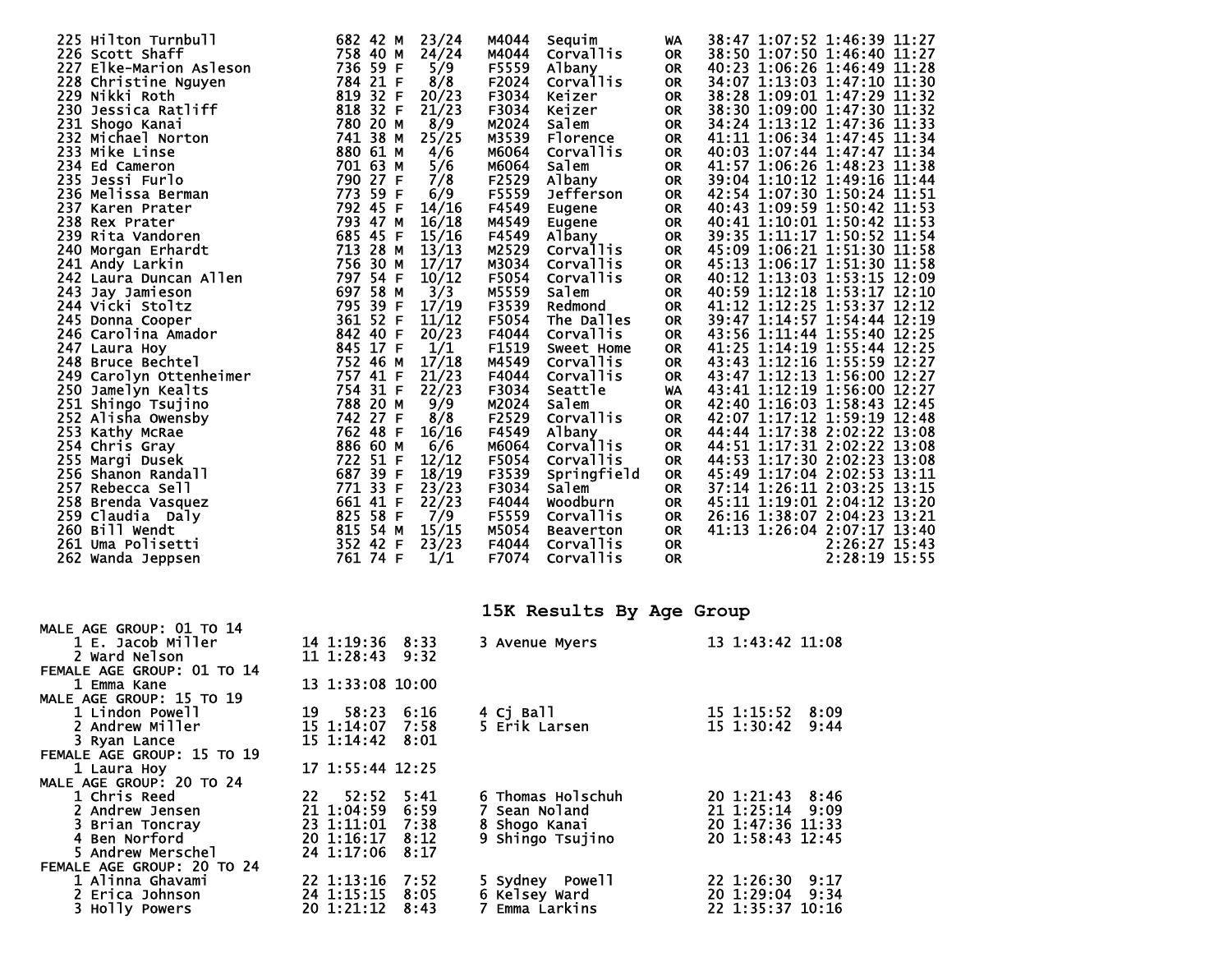| 12 Dan Kehrein                             39 1:17:58   8:22     25 Michael Norton               38 1:47:45 11:34<br>13 Geoff Kirsten<br>FEMALE AGE GROUP: 35 TO 39                                                       | 39 1:19:45 8:34                                                                                                                                                |                                              |                                                                                                                                                                                        |                                                                                                                                                                                                     |
|---------------------------------------------------------------------------------------------------------------------------------------------------------------------------------------------------------------------------|----------------------------------------------------------------------------------------------------------------------------------------------------------------|----------------------------------------------|----------------------------------------------------------------------------------------------------------------------------------------------------------------------------------------|-----------------------------------------------------------------------------------------------------------------------------------------------------------------------------------------------------|
| 1 Melissa Norland<br>2 Silvia Reyes<br>3 Liz Martin<br>4 Heather Vanderbilt<br>5 Meg Larsen<br>6 Jaime Rae Johnson<br>7 Jennifer Duringer<br>8 Erin Fox<br>9 Mira Griffith<br>MALE AGE GROUP: 40 TO 44<br>1 Michael Tyler | 37 1:09:16<br>37 1:17:22<br>36 1:20:48<br>37 1:22:07<br>38 1:26:32<br>35 1:27:28<br>35 1:32:26 9:55<br>37 1:35:36 10:16<br>35 1:36:30 10:22<br>44 1:05:19 7:01 | 7:26<br>8:18<br>8:41<br>8:49<br>9:18<br>9:24 | 10 Anne Bentley<br>11 Kristin Wemm<br>12 Angela Smith<br>13 J. Simond<br>14 Jeni Murphy<br>15 Stacy Wells<br>16 Kristen Dunn<br>17 Vicki Stoltz<br>18 Shanon Randall<br>13 Sean Larsen | 36 1:38:30 10:34<br>38 1:39:05 10:38<br>39 1:39:35 10:42<br>37 1:40:26 10:47<br>35 1:41:24 10:53<br>35 1:43:40 11:08<br>38 1:45:06 11:17<br>39 1:53:37 12:12<br>39 2:02:53 13:11<br>43 1:27:11 9:22 |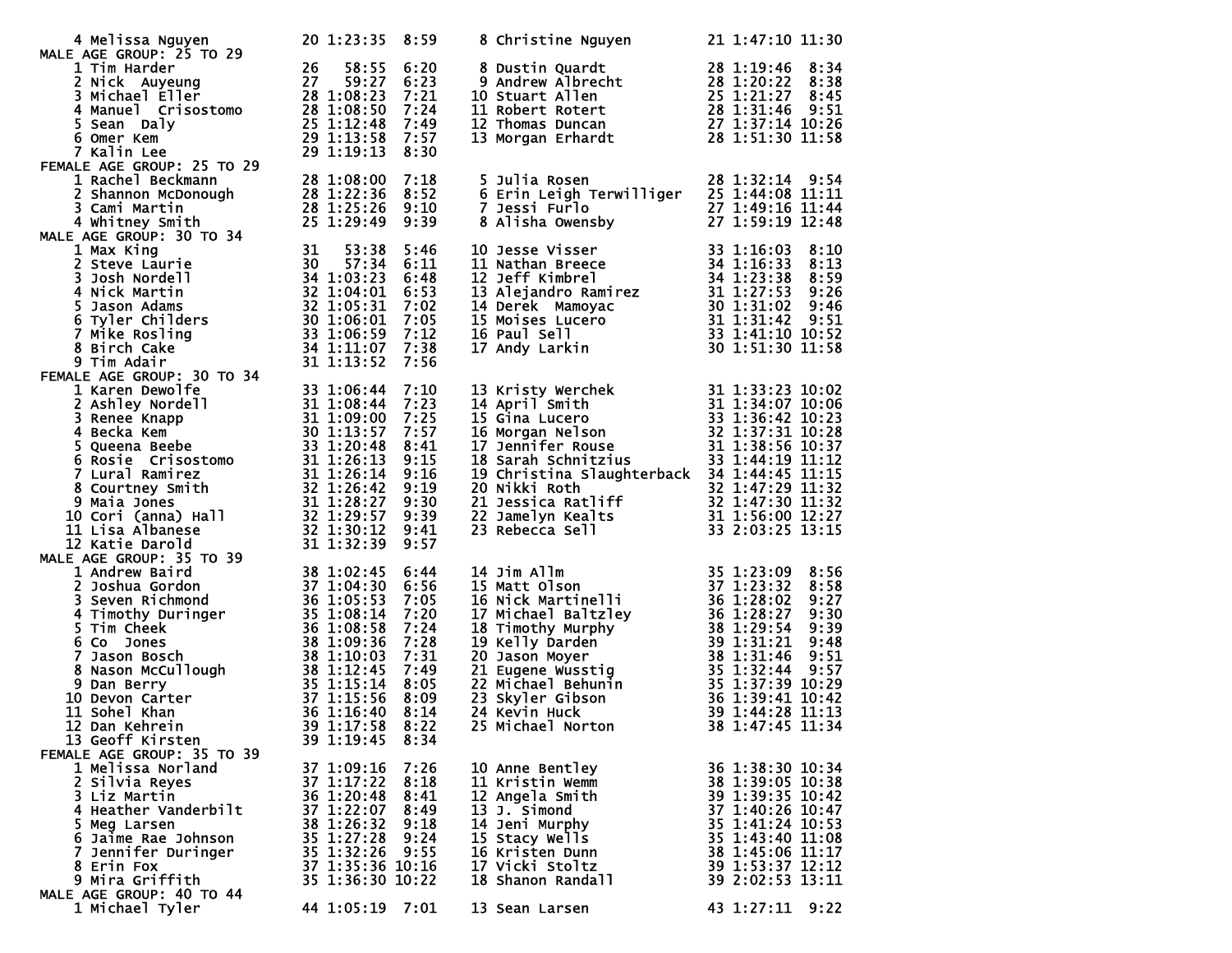| 2 Teague Hatfield<br>3 Todd Temple<br>4 Cary Stephens<br>5 Jason Hawthorne<br>6 David Zahler<br>7 Sean Larsen<br>8 Julio Alvarado<br>8 Julio Alvarado<br>9 Tom Kay<br>9 Tom Kay<br>10 Willy Franklin<br>4 1:20:04 8:36<br>10 Willy Franklin<br>4 1:22:27<br>FEMALE AGE GROUP: 40 TO 44                       |                                                                                                                                                         |                                                                                              | 14 Mike Engelmann<br>15 Chris Bothman<br>15 Chris Bothman<br>16 David Thomason<br>16 David Thomason<br>17 Jason Sell<br>18 Geoffrey Jaeger<br>18 Geoffrey Jaeger<br>18 Geoffrey Jaeger<br>19 Pedro Vera<br>20 Tim Cochran<br>21 Travis Smith<br>21 Tra                                     |                                                                                                                                    |
|--------------------------------------------------------------------------------------------------------------------------------------------------------------------------------------------------------------------------------------------------------------------------------------------------------------|---------------------------------------------------------------------------------------------------------------------------------------------------------|----------------------------------------------------------------------------------------------|--------------------------------------------------------------------------------------------------------------------------------------------------------------------------------------------------------------------------------------------------------------------------------------------|------------------------------------------------------------------------------------------------------------------------------------|
| 1 Darcie Hamel<br>FEMALE AGE GROUP: 40 TO 44<br>1 Darcie Hamel<br>2 Lara Gamelin<br>3 Kirstin Rice<br>4 4 1:24:08<br>3 Kirstin Rice<br>4 4 1:24:11<br>4 Suzanne Middleton<br>6 Kelly Guenther<br>6 Kelly Guenther<br>6 Kelly Guenther<br>4 1 1:25:18<br>7 Courtney Armen                                     | 42 1:22:33                                                                                                                                              | 8:52<br>9:02<br>9:02<br>9:05<br>9:10<br>9:12<br>9:30<br>9:34<br>9:35<br>9:36<br>9:50<br>9:51 | 13 Holly Brown<br>14 Elaine Duquette<br>14 Elaine Duquette<br>15 Tracy Giltner<br>16 Sue Richards<br>16 Sue Richards<br>17 Jacquelyn Kwon<br>18 Janna Storm<br>19 Tina Dodge Vera<br>19 Tina Dodge Vera<br>19 Tina Dodge Vera<br>20 Carolina Amador<br>                                    |                                                                                                                                    |
| FEMALE AGE GROUP: 45 TO 49                                                                                                                                                                                                                                                                                   |                                                                                                                                                         | 7:29<br>7:44<br>8:18<br>8:20<br>8:40<br>8:53<br>9:01<br>9:06<br>9:10                         | 10 Jonathan Hoy<br>11 Pavel Milonov<br>12 Steven Harder<br>13 Richard Kane<br>14 Brian Rushford<br>15 R. Todd Miller<br>16 Rex Prater<br>17 Bruce Bechtel<br>17 Bruce Bechtel<br>16 Rex Prater<br>17 Bruce Bechtel<br>16 Rex Prater<br>17 Bruce Bechte                                     |                                                                                                                                    |
| ALE AGE GROUP: 45 TO 49<br>1 Kristen Ball<br>2 Billie Moser<br>3 Karisa Thede<br>46 1:22:38<br>3 Karisa Thede<br>46 1:23:24<br>46 1:23:24<br>5 Anne Miller<br>5 Julianne Schutfort<br>46 1:24:15<br>7 Hannah Schneider<br>45 1:28:36<br>7 Hannah Schneid<br>8 Barbara Lagerquist<br>MALE AGE GROUP: 50 TO 54 | 46 1:30:26                                                                                                                                              | 8:06<br>8:52<br>8:57<br>9:00<br>9:03<br>9:31<br>9:41<br>9:43                                 | 9 Evan Anne O'Neill<br>10 Kari Westlund<br>11 Darla Naugher<br>11 Darla Naugher<br>13 Brenda Shaffer<br>13 Brenda Shaffer<br>13 Brenda Shaffer<br>145 1:45:54 11:22<br>14 Karen Prater<br>15 Rita Vandoren<br>16 Kathy McRae<br>16 Kathy McRae<br>16 A                                     |                                                                                                                                    |
| E AGE GROUP: 50 TO 54<br>1 Guy Boulanger<br>2 Carl Niedner<br>50 1:12:55<br>2 Carl Niedner<br>50 1:12:55<br>50 1:12:55<br>51 1:21:59<br>5 John Klock<br>51 1:23:57<br>7 Mehmat Kuneli<br>7 Mehmat Kuneli<br>7 Mehmet Kupeli<br>8 William Gazeley<br>FEMALE AGE GROUP: 50 TO 54                               | 53 1:25:21 9:10<br>50 1:28:28                                                                                                                           | 7:50<br>8:25<br>8:29<br>8:48<br>9:01<br>9:06<br>9:30                                         | 9 Jay Sexton<br>10 Forrest Reid<br>11 Dave Leigh<br>11 Dave Leigh<br>12 Tom Lea<br>13 Dave O'Kain<br>14 Scott Rowe<br>14 Scott Rowe<br>14 Sexter Solid 1:36:19 10:20<br>14 Scott Rowe<br>50 1:46:28 11:156<br>14 Scott Rowe<br>50 1:46:28 11:156<br>14 S<br>14 Scott Rowe<br>15 Bill Wendt | 54 2:07:17 13:40                                                                                                                   |
| 1 Sharon Rogers<br>2 Martha Rockey<br>3 Lynn Ward<br>4 Naima Petewon<br>5 Connie Opsal<br>6 Mary Stephens<br>MALE AGE GROUP: 55 TO 59<br>1 Randall Law<br>2 Jan Silverio                                                                                                                                     | 50 1:22:15 8:50<br>52 1:26:08 9:15<br>50 1:29:04 9:34<br>52 1:36:13 10:20<br>50 1:37:30 10:28<br>51 1:39:12 10:39<br>56 1:22:41 8:53<br>59 1:26:07 9:15 |                                                                                              | 7 Lauren Horton<br>8 Mimi Raiter<br>9 Carly Neal<br>10 Laura Duncan Allen 54 1:53:15 12:09<br>11 Donna Cooper 52 1:54:44 12:19<br>11 Donna Cooper<br>12 Margi Dusek<br>3 Jay Jamieson                                                                                                      | 54 1:39:19 10:40<br>50 1:41:15<br>53 1:42:21 10:59<br>53 1:42:21 10:59<br>52 1:54:44 12:19<br>51 2:02:23 13:08<br>58 1:53:17 12:10 |
| FEMALE AGE GROUP: 55 TO 59                                                                                                                                                                                                                                                                                   |                                                                                                                                                         |                                                                                              |                                                                                                                                                                                                                                                                                            |                                                                                                                                    |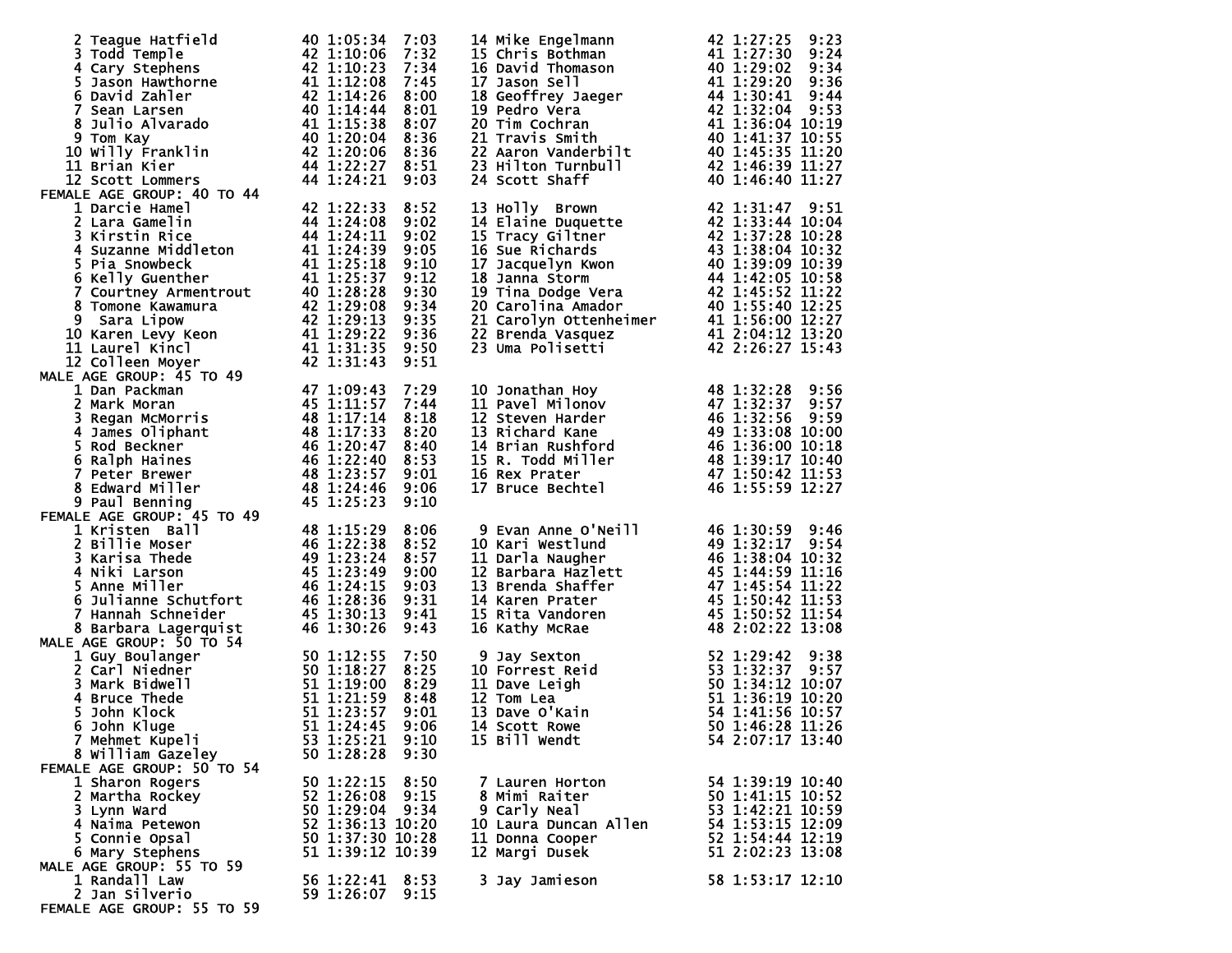| 1 Christine Nile<br>2 Toni Hoyman | 55 1:33:44 10:04<br>56 1:36:59 10:25 | 5 Elke-Marion Asleson<br>6 Melissa Berman | 59 1:46:49 11:28<br>59 1:50:24 11:51 |
|-----------------------------------|--------------------------------------|-------------------------------------------|--------------------------------------|
| 3 Doris Aponte                    | 57 1:37:53 10:31                     | 7 Claudia Daly                            | 58 2:04:23 13:21                     |
| 4 Colleen Mundy                   | 56 1:45:33 11:20                     |                                           |                                      |
| MALE AGE GROUP: 60 TO 64          |                                      |                                           |                                      |
| 1 Dave Taylor                     | 61 1:13:35 7:54                      | 4 Mike Linse                              | 61 1:47:47 11:34                     |
| 2 Peter Idema                     | 60 1:20:25 8:38                      | 5 Ed Cameron                              | 63 1:48:23 11:38                     |
| 3 Brian Grier                     | 60 1:30:56 9:46                      | 6 Chris Gray                              | 60 2:02:22 13:08                     |
| FEMALE AGE GROUP: 60 TO 64        |                                      |                                           |                                      |
| 1 Shirley Shaw                    | 61 1:33:31 10:02                     | 2 Becky Garrett                           | 63 1:37:24 10:27                     |
| MALE AGE GROUP: 65 TO 69          |                                      |                                           |                                      |
| 1 Charles Young                   | 65 1:20:46<br>8:40                   | 4 Jim Ridlington                          | 67 1:34:10 10:07                     |
| 2 Keith McConnell                 | 67 1:30:57 9:46                      | 5 William Johnson                         | 68 1:35:54 10:18                     |
| 3 Jim Archer                      | 66 1:31:40<br>9:51                   |                                           |                                      |
| FEMALE AGE GROUP: 70 TO 74        |                                      |                                           |                                      |

|  | ALL AGL GRVVF. 70 IV 77 |  |                  |  |
|--|-------------------------|--|------------------|--|
|  | 1 Wanda Jeppsen         |  | 74 2:28:19 15:55 |  |

|            |                                 |            |            |     |              |                | 5K Overall Results                        |                        |                |              |
|------------|---------------------------------|------------|------------|-----|--------------|----------------|-------------------------------------------|------------------------|----------------|--------------|
| Place Name |                                 | NO.        |            |     | Ag S Div/Tot | Div            | City                                      | St Time                |                | Pace         |
|            | ------------------------- ----- |            | $=$        | - - | --------     |                | ====== ========== == =======<br>Corvallis |                        |                | =====        |
| 1          | Case Regan                      | 321<br>650 | 12 M<br>18 | м   | 1/2<br>1/1   | M0114<br>M1519 | Salem                                     | <b>OR</b>              | 25:42<br>26:25 | 8:17<br>8:30 |
| 2<br>3.    | Jordan Vesper<br>Leia Tyrrell   | 649        | 22         | F   | 1/5          | F2024          | Corvallis                                 | <b>OR</b><br><b>OR</b> | 27:21          | 8:49         |
| 4          |                                 | 328        | 47         | М   | 1/1          | M4549          | Corvallis                                 | <b>OR</b>              | 27:45          | 8:56         |
| 5.         | Andrew Plantinga<br>Paul Watts  | 634 40     |            | м   | 1/2          | M4044          | A <sub>1</sub> bany                       | <b>OR</b>              | 29:07          | 9:23         |
| 6          | George Hoffman                  | 386 58 M   |            |     | 1/1          | M5559          | Corvallis                                 | <b>OR</b>              | 29:27          | 9:29         |
|            | Trevor Gazeley                  | 882 14     |            | M   | 2/2          | M0114          | <b>Corvallis</b>                          | <b>OR</b>              | 30:34          | 9:51         |
| 8          | Aida Arik                       | 626        | 25         | F   | 1/3          | F2529          | Corvallis                                 | <b>OR</b>              | 30:36          | 9:51         |
| 9          | Greta Regan                     | 320 09     |            | F   | 1/1          | F0114          | Corvallis                                 | <b>OR</b>              | 30:54          | 9:57         |
| 10         | Kojiro Moritu                   | 638        | 23         | м   | 1/1          | M2024          | Salem                                     | <b>OR</b>              | 31:29          | 10:08        |
| 11         | Marc Leroux                     | 166 44     |            | м   | 2/2          | M4044          | Corvallis                                 | <b>OR</b>              | 32:59          | 10:37        |
| 12         | Kyla Berger                     | 629        | 21         | F   | 2/5          | F2024          | Monmouth                                  | <b>OR</b>              | 33:14          | 10:42        |
| 13         | Rachel Robertson                | 875        | 45         | F   | 1/3          | F4549          | Corvallis                                 | <b>OR</b>              | 33:27          | 10:46        |
| 14         | Brittany May                    | 631 31     |            | - F | 1/2          | F3034          | Corvallis                                 | <b>OR</b>              | 33:53          | 10:55        |
| 15         | Katja Zellmer                   | 887 42     |            | F   | 1/2          | F4044          | Corvallis                                 | <b>OR</b>              |                | 35:11 11:20  |
|            | 16 Lisa Warren                  | 633 46     |            | F   | 2/3          | F4549          | Corvallis                                 | <b>OR</b>              |                | 36:39 11:48  |
| 17         | Kathy Gibbs                     | 729        | 60         | F   | 1/3          | F6064          | Eugene                                    | <b>OR</b>              |                | 36:55 11:53  |
|            | 18 Eimi Imai                    | 779        | 19         | F   | 1/3          | F1519          | salem                                     | <b>OR</b>              |                | 37:21 12:02  |
|            | 19 Terri Jones                  | 628        | 56         | F   | 1/2          | F5559          | Kirkland                                  | <b>WA</b>              |                | 38:08 12:17  |
|            | 20 Laura Engelmann              | 898        | 43         | F   | 2/2          | F4044          | Eugene                                    | <b>OR</b>              | 38:10 12:17    |              |
|            | 21 Kara McGuirk                 | 652        | 35         | F   | 1/3          | F3539          | Salem                                     | <b>OR</b>              |                | 39:16 12:39  |
| 22         | Satomi Ono                      | 639        | 19         | F   | 2/3          | F1519          | salem                                     | <b>OR</b>              | 40:00 12:53    |              |
| 23         | Pamela Stewart                  | 641 60     |            | F   | 2/3          | F6064          | Corvallis                                 | <b>OR</b>              | 40:30 13:02    |              |
|            | 24 Manni Garcia                 | 642 31     |            | - F | 2/2          | F3034          | Albany                                    | <b>OR</b>              |                | 41:05 13:14  |
| 25         | Kelli Vesper                    | 651 47     |            | F   | 3/3          | F4549          | salem                                     | <b>OR</b>              |                | 41:22 13:19  |
| 26         | Sarah Tinch                     | 648 27     |            | F   | 2/3          | F2529          | Corvallis                                 | <b>OR</b>              |                | 41:38 13:24  |
| 27         | Ruth Johns                      | 646 62     |            | F   | 3/3          | F6064          | Corvallis                                 | <b>OR</b>              | 42:36 13:43    |              |
| 28         | Mao Tamura                      | 640        | 19         | F   | 3/3          | F1519          | Salem                                     | <b>OR</b>              |                | 44:30 14:20  |
| 29         | Ai Kurosawa                     | 637        | 20         | F   | 3/5          | F2024          | Salem                                     | <b>OR</b>              | 44:30          | 14:20        |
| 30         | Diane Lyn Cummings              | 645        | 58         | F   | 2/2          | F5559          | Corvallis                                 | <b>OR</b>              |                | 44:46 14:25  |
|            | 31 Keiko Koyama                 | 636        | 21         | F   | 4/5          | F2024          | Salem                                     | <b>OR</b>              |                | 45:10 14:33  |
| 32         | Julie Ritchey                   | 371        | 36         | F   | 2/3          | F3539          | <b>Corvallis</b>                          | <b>OR</b>              |                | 46:01 14:49  |
| 33         | Ressi Miller                    | 647        | 35         | - F | 3/3          | F3539          | salem                                     | <b>OR</b>              |                | 47:16 15:13  |
| 34         | Sarah Robbins                   | 900        | 29         | F   | 3/3          | F2529          | Tulsa                                     | OK                     |                | 54:39 17:36  |
| 35         | Margaret Rasmussen              | 341        | 80         | F   | 1/1          | F8099          | Corvallis                                 | <b>OR</b>              |                | 55:29 17:52  |
| 36         | Sammie Harris                   | 630 21 F   |            |     | 5/5          | F2024          | Monmouth                                  | <b>OR</b>              |                | 56:24 18:10  |